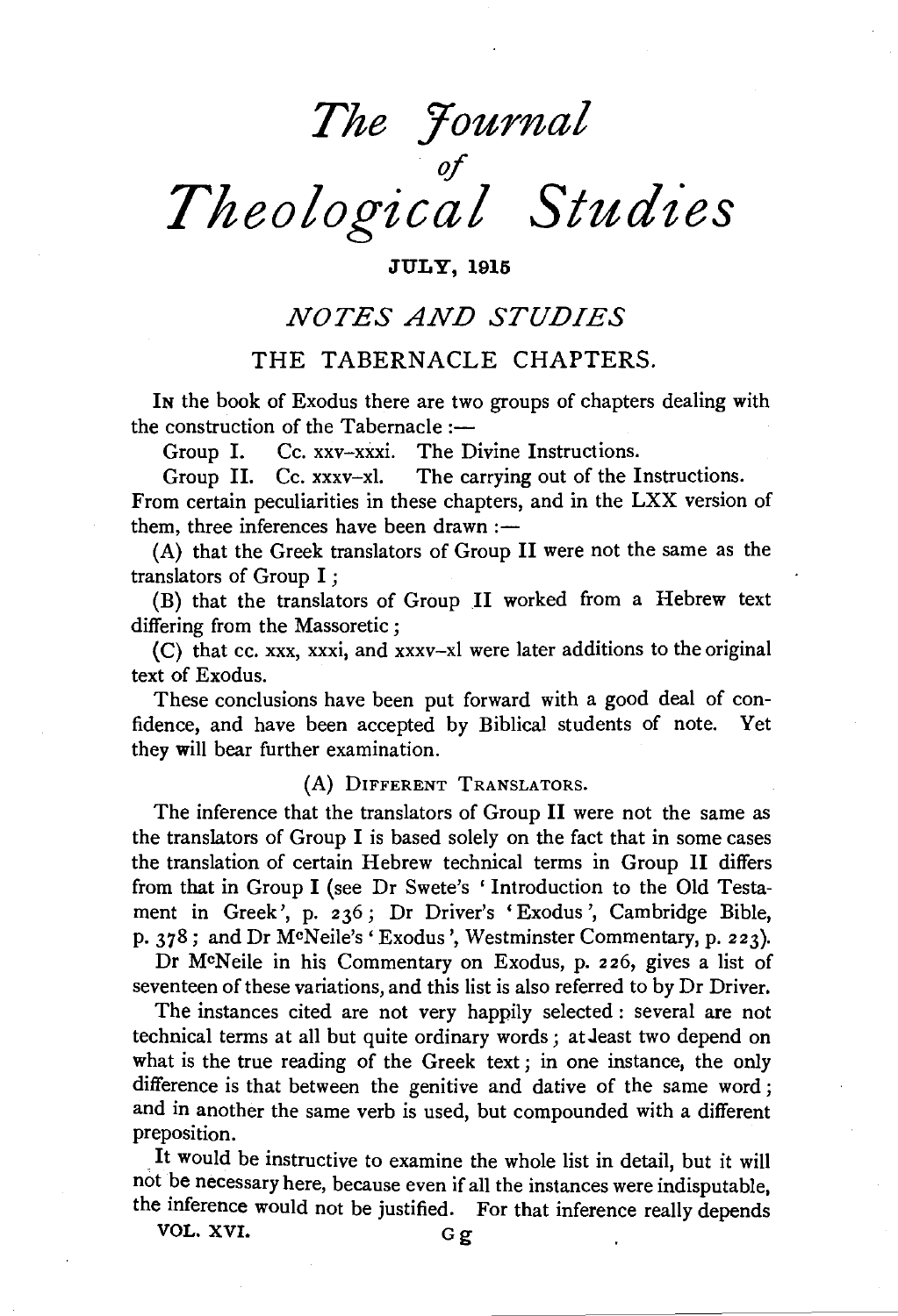on an assumption that, as a rule, the LXX translators were fairly consistent in their rendering of Hebrew words. This is not the case.

(i) *In both Groups* of *chapters, the translators have varied their renderings in the same context.*<sup>1</sup>

A few instances from a list five times the length of Dr McNeile's will shew this.

Group I. (a) In xxvi 3, the same Hebrew word is rendered by  $\epsilon$ *χόμεναι* and *συνεχόμεναι*; in the next verse by  $\sigma v \mu \beta o \lambda \gamma$ ; and in the tenth verse by  $\sigma v \mu \beta o \lambda \gamma v$ and *ovvantovons*.

- (b) In xxvi 36, the 'Screen' is  $\epsilon \pi i \sigma \pi \alpha \sigma \tau \rho \circ \nu$ ; in 37 *Ka'Ta7r£'Ta<Tp..a'Ti.* '
- (c) In xxvii 10, 'hooks' are *κρίκοι*; in 17 *κεφαλίδες*.
- (d) In xxviii 37, the 'mitre' is  $\mu$ *irpa*; in 39 *K* $\delta$ apis.

Group II. (a) In xxxviii 27,<sup>2</sup> 'sockets' are *κεφαλίδες*; in 31 βάσεις.

- (b) In xxxix 34, the 'covering' is  $\delta \phi \theta \epsilon \rho \alpha s$  in one clause, and *καλύμματα* in the second.
- (c) In xl 36, 'journeyings' is  $\frac{\partial \pi}{\partial r}$  in 38  $\frac{\partial \pi}{\partial r}$  *avaly vais.*

This tendency to vary renderings is not peculiar to these chapters, or to Exodus.<sup>8</sup>

In Lev. xxv 39-44, 'servant' appears as *οικέτον*, παΐς, and δούλον; in *v.* 55 οικέται παίδες; in some other places θεράπων is found.

In Num. xxii 23-28, 'smote' is rendered by  $\epsilon \pi \alpha \pi \epsilon \epsilon$ ,  $\mu \alpha \sigma \tau \ell \epsilon \alpha$ , *lro7rT£*1 and *7rE7ratKa<;.* 

In Num. xxxv 2-5, 'suburbs' is rendered by προάστεια, αφορίσματα, *συγκυρούντα*, and *δμορα.* 

Since then the Greek translators frequently vary their translation of a Hebrew word, whether technical or ordinary, in the same passage and even in the same verse, the fact that some of the technical terms in Group I are differently translated in Group II is absolutely without significance.

Nor is this all.

(ii) *In several of the instances adduced as variations, the whole of the evidence has not been considered.* 

Again, a few instances will shew what is meant.

(a) xxxi 3 has  $\pi\nu\epsilon\hat{\nu}\mu a \theta \epsilon\hat{\iota} o \nu$  where the parallel xxxv 31 is said to have *7rV£vµ,a* alone.

In the latter passage  $\theta \epsilon_{i}$  is omitted only by the first hand of B; all the other authorities have it. In the· large Cambridge critical edition

1 This has also been noted by Mr H. St John Thackeray: see 2nd Ed. (1914) of Dr Swete's ' Introduction' p. 2 36 note 2.

<sup>2</sup> The references to chapter and verse are according to the Hebrew numbering throughout. 8 See Dr Swete's 'Introduction' pp. 328, 329.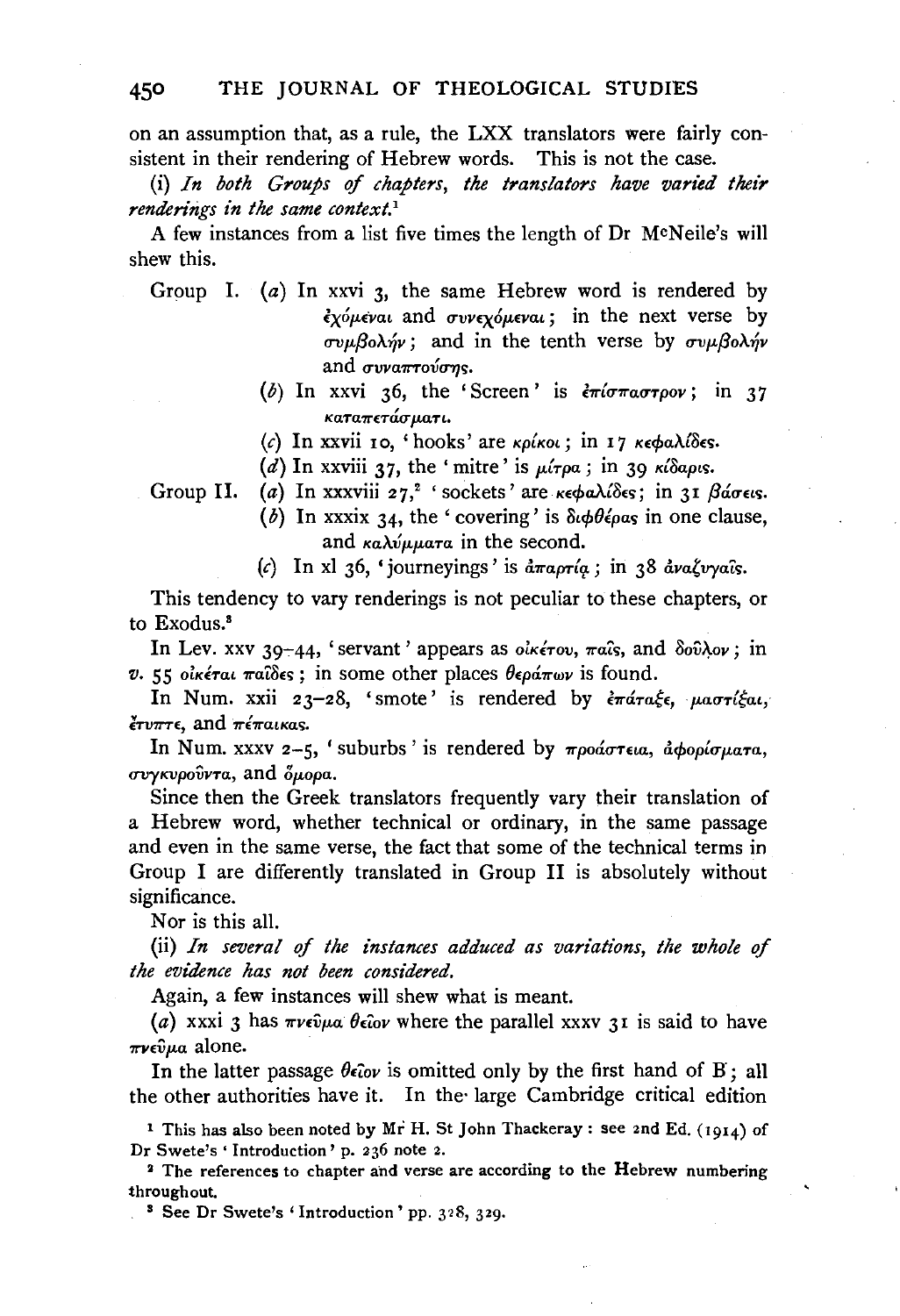of the LXX  $\pi\nu\epsilon\hat{v}\mu a$   $\theta\epsilon\hat{i}ov$  is placed in the text, and the omission of  $\theta\epsilon\hat{i}ov$ only recorded in a note. It is nothing but a scribal error.

Similarly, xxxviii 6 has *xpvoovs* where the parallel xxv 18 is said to have *yovoroperrá*.

But *YOUTOTOPEVTA* is scarcely found except in B<sup>\*</sup>; B<sup>a</sup>, A, F and other authorities have *xpvo<sup>a</sup>* ropevrá, and in *vv.* 31, 36 ropevr*n* is the transla-. tion of the word ('of beaten work') which immediately follows 'gold' in xxv  $18$ . That is to say  $B^*$  and a couple of cursives have combined two words which most of the authorities keep separate, and the alleged difference turns upon a very dubious reading.

(b) xxxi 4 has  $\epsilon \rho y \alpha \zeta \epsilon \sigma \theta \alpha \iota$  where xxxv 32 has  $\pi \omega \epsilon \hat{\nu}$ .

But xxxi 6 has  $\pi$ oinovou, and xxxv 10 has  $\epsilon_{\rho\gamma\alpha\zeta\epsilon\sigma}\theta_{\omega}$ .

Both passages shew the two renderings of the same verb, which rather suggests that the translators were the same.

(c) xxv 17 has *ίλαστήριον επίθεμα*; xxxvii 6 has *ίλαστήριον* alone.

Each of the five verses which follow xxv 17 also has  $\lambda a \sigma \tau \gamma \rho \omega \nu$  alone. Were these verses due to a different translator from that of  $v$ . 17? If not, why must xxxvii 6 be due to a different translator?

In this connexion  $\partial \tau \partial \epsilon \mu a$  does not appear again anywhere. It may be due to a variant rendering which has crept from the margin into the text, but there is another explanation possible.

In some cases, the translators seem to have begun with one rendering which they have immediately abandoned for another. Thus, where casting (of metals) is first mentioned in xxv 12 ελάσεις is used, but does not recur again, *χωνεύσεις* taking its place at xxvi 37. So too at the first mention (xxv 7 and the parallel xxxv 9) the Breastplate is  $\pi \partial \phi \hat{p}$ ; at xxviii 4 περιστήθιον; and afterwards (xxviii 15, xxix 5, xxxix 8) *λογείον*. It is therefore possible that when the Mercy-seat is first mentioned the translators thought it advisable to define  $i\lambda a\sigma\tau\acute{\eta}\rho\omega\nu$  more closely as a ' covering ', and afterwards dropped the explanatory word.

(d) xxviii 11 has *γλύμμα*; xxxix 6 has εκκόλαμμα.

The word is part of the phrase (in Hebrew two words) which in RV. is rendered 'the engravings of a ·signet'. The phrase occurs three times in xxviii, and three times in xxxix : the verb alone is found three times in xxviii, and its participle once in xxxix. No two of the Greek renderings agree exactly.

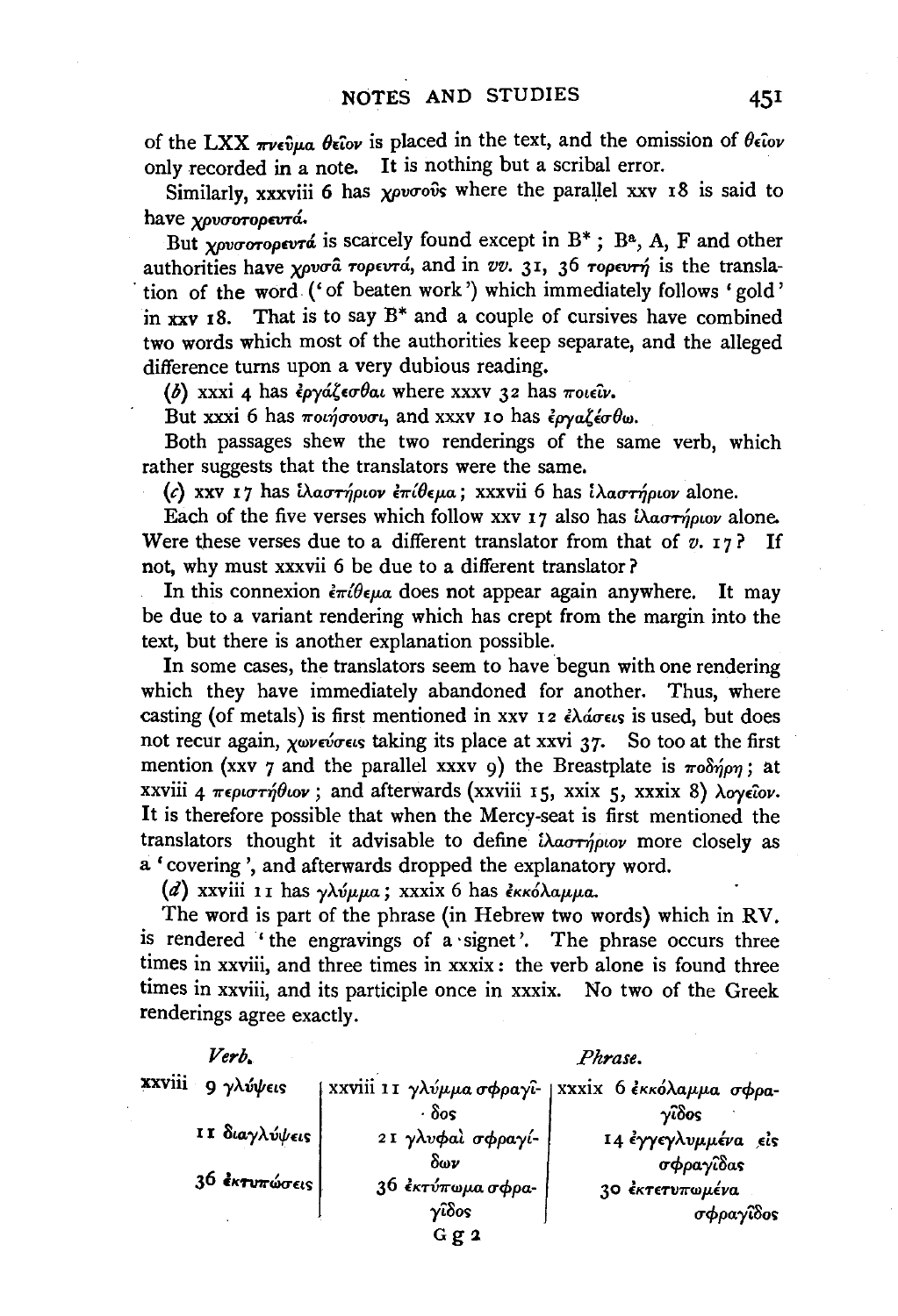In xxxix 6 the participle is doubly translated, γεγλυμμένους και έκκεκολαμμένους, immediately followed by εκκόλαμμα σφραγίδος as above.

When it is noticed that in six out of the seven cases referring to jewels some form of γλύφω is used, and *εκτυπό*ω in the three referring to the Gold Plate, can it be doubted that this is a deliberate variation to suit the different working of the different materials? The jewels are 'engraved'; the gold is 'stamped in high relief'. But if so, the recurrence of this distinction would again point to the identity of the translators.

At any rate, is it quite fair to single out the one case where a difference between the Groups can be made out, and to ignore the marked resemblances, and the variations in the same Group?

(e) xxviii 22 has *&A.vcn8wT6v;* xxxix 15 has *lp.7rAoKlov.* 

No mention is made of the fact that for the same phrase xxviii 14 has  $\frac{2}{3}$ *pyov*  $\pi \lambda$ ok $\hat{\eta}$ s, which differs from the rendering in *v.* 22, and is akin to that of xxxix  $15$ . Moreover, the whole verses should be compared:—

- xxviii 22 και ποιήσεις έπι το λογείον κρωσσούς συμπεπλεγμένους έργον *&A.vui8wTov lK XPvcrlov Ka9apov.*
- xxxix. I 5 *Kat l7rO{YJcrav* l7rt To *A.oy£'iov KpwucroV> uvp.7r£7rA£Yp.lvov> lpyov lp.7rAoK{ov lK XPvu{ov Ka9apov.*

The verses are identical all but one word : ought that to pass unnoticed ?

To all these may be added a remarkable instance not included in Dr McNeile's list.

 $(f)$  A somewhat peculiar phrase of three Hebrew words in xxxix 6 is rendered

 $\sigma$ *υμπεπορπημένους και περισεσιαλωμένους χρυσίω.* 

Seven verses further on  $(v, 13)$  the very same phrase is rendered

*7r£ptK£KVKAwp.tva xpvu{"i! Kat uvv8£8£p.lva XPVCT{";!.* 

In xxviii 20 (parallel to xxxix  $13$ ) the first of the three Hebrew words does not occur, yet the Greek runs

*7r£ptK£KaAvp.p.tva XPvu{'I!· crvv8£8£p.tva lv XPvu{'I!·* 

Here the points to be noticed are

(1) in the one passage (xxxix  $6-13$ ) two quite different renderings of the same phrase are found ;

(2) the parallel passages from the two Groups (xxviii  $20 =$  xxxix 13) have much in common, especially if περικεκαλυμμένα (which does not express the meaning of the missing Hebrew word) is but a corruption of *περικεκνκλωμένα.*<sup>1</sup>

The instances marked  $(d)$ ,  $(e)$ ,  $(f)$  are all taken from the one pair of

<sup>1</sup>  $\pi$ ерικεκυκλωμένα is actually found in one or two MSS. Others read  $\pi$ ερικεκλω- $\sigma\mu\ell\nu a$ , and there seems to have been some uncertainty about the word.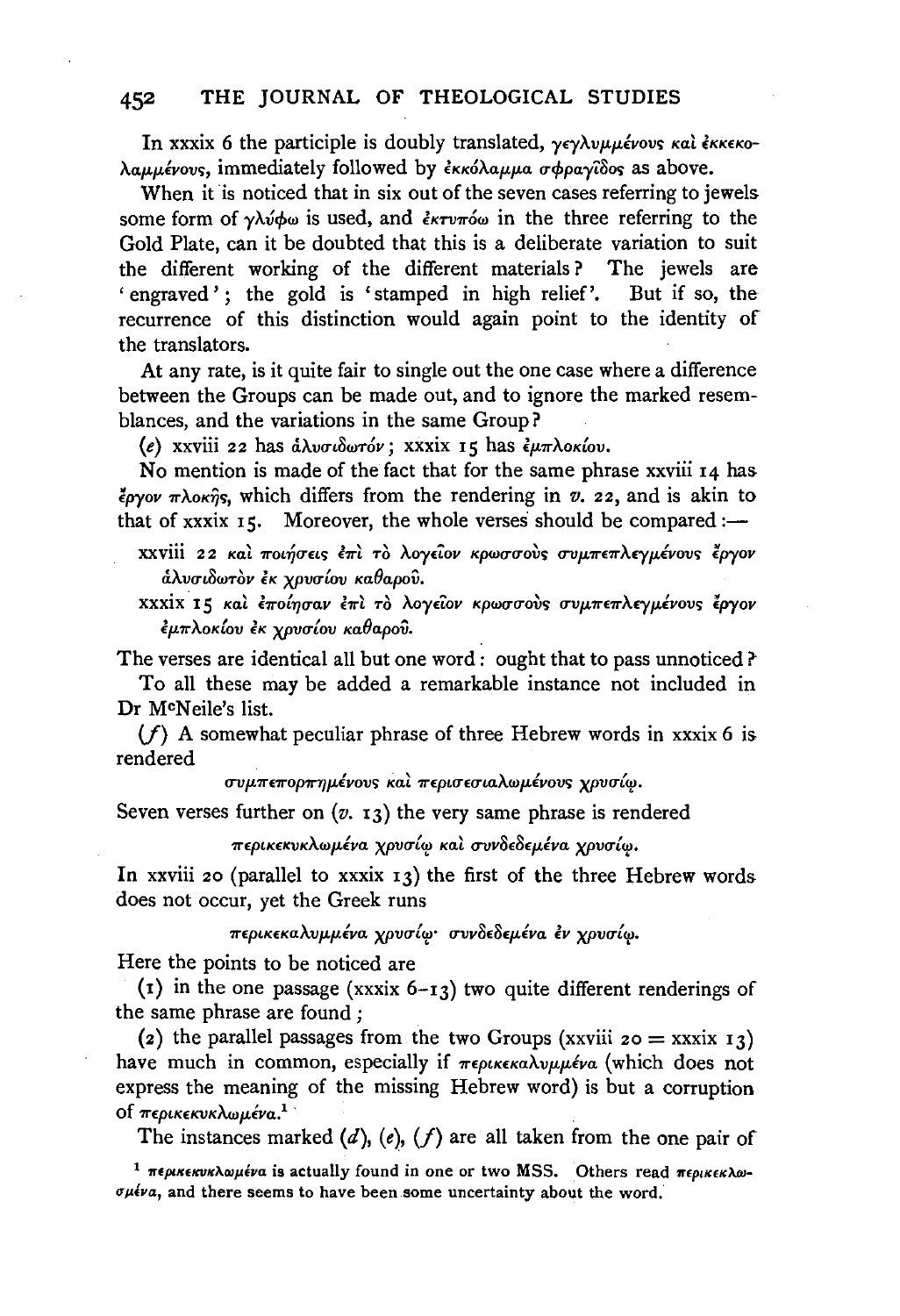passages  $(xxviii = xxxix)$  about the making of the priestly vestments. They should go far to shew that

 $(i)$  difference of translation does not mean difference of translators;

 $\overrightarrow{2}$  there are reasons for thinking that the translators were the same throughout.

(iii) There is evidence that the translators of Group II were acquainted *with the translation of Group I.* 

(a) The consistent translation of the three colours by  $\delta \alpha \kappa \nu \theta$ os,  $\pi$ oppvpa, and KoKKIVOS; of 'Mercy-seat' by i $\lambda$ ao $\tau\eta$ piov: of 'hangings' by  $i\sigma\tau\alpha$ : and of 'bars' by  $\mu$ ox $\lambda$ o<sub>i</sub>, all tend to shew the use of a common vocabulary where differences might easily occur.

(b) It is not very likely that two sets of translators working inde· pendently would reproduce the phrase  $\phi_{\alpha\nu}$   $\partial_{\alpha\nu}$   $\partial_{\alpha\nu}$   $\partial_{\alpha\nu}$   $\partial_{\alpha\beta}$   $\pi \epsilon \rho \omega \tau \sigma \rho \omega \omega$ (xxviii 32, xxxix 23) word for word, or the phrase  $\pi$  as  $\dot{\delta}$   $\pi$ apa $\pi$ opevó $\mu$ evos  $\epsilon$ is  $\tau \gamma \nu$  επίσκεψιν (xxx 14, xxxviii 26) with only the omission of  $\epsilon$ is in the latter passage.

(c) For 'onyx stones' xxv 7 has  $\lambda$ ibovs  $\sigma a \rho \delta i \omega$ , and the same appears in the parallel xxxv 9: but in xxviii 9 they appear as  $\lambda i \theta$ ovs  $\sigma \mu$ apáyoov, and this variation is reproduced in the parallel xxxix 6 ; and in xxviii 20, xxxix 13 the same word is rendered  $\beta\eta\rho\acute{\nu}\lambda\lambda\iota\omicron\nu$ .

How could this be possible unless the translators of xxxv 9, xxxix 6, 13 had the renderings of xxv 7, xxviii 9, 20 before them?

( $d$ ) xxv 3-6 is a list of materials to be offered, which is repeated in :xxxv 5-9.

| C. XXV                                     | C. XXXV                               |
|--------------------------------------------|---------------------------------------|
| και αύτη έστι ή άπαρχη ήν λήψεσθε          | (this clause is not in the Hebrew     |
| παρ' αύτων                                 | here)                                 |
| χρυσίον και άργύριον και χαλκον            | χρυσίον άργύριον χαλκὸν               |
| καὶ ὑάκινθον καὶ πορφύραν καὶ κόκκινον     | ύάκινθον πορφύραν κόκκινον διπλούν    |
| $\delta \iota \pi \lambda o \hat{\nu} \nu$ | διανενησμένον                         |
| καί βύσσον κεκλωσμένην και τρίχας          | καὶ βύσσον κεκλωσμένην καὶ τρίχας     |
| αίγείας                                    | αἰγείας                               |
| καὶ δέρματα κριῶν ἠρυθροδανωμένα           | καὶ δέρματα κριῶν ἦρυθροδανωμένα      |
| καὶ δέρματα ὑακίνθινα καὶ ξύλα             | καὶ δέρματα ὑακίνθινα καὶ ξύλα        |
| $\tilde{a}\sigma\eta\pi\tau a$             | άσηπτα                                |
| και λίθους σαρδίου και λίθους είς την      | και λίθους σαρδίου και λίθους είς την |
| γλυφήν                                     | γλυφήν                                |
| είς την επωμίδα και τον ποδήρη.            | είς την έπωμίδα και τον ποδήρη.       |

The only differences are that in the second passage there are a few omissions of  $\kappa a'$ , and the insertion of the one word  $\delta u \nu \epsilon \gamma \sigma \mu \epsilon' \nu \sigma$ , clearly a variant rendering for the preceding erroneous  $\delta u \pi \lambda o \hat{v} \nu$ .

Otherwise the two are identical: both have the notable  $\dot{\eta} \rho \nu \theta \rho \sigma \delta \alpha \nu \omega$ -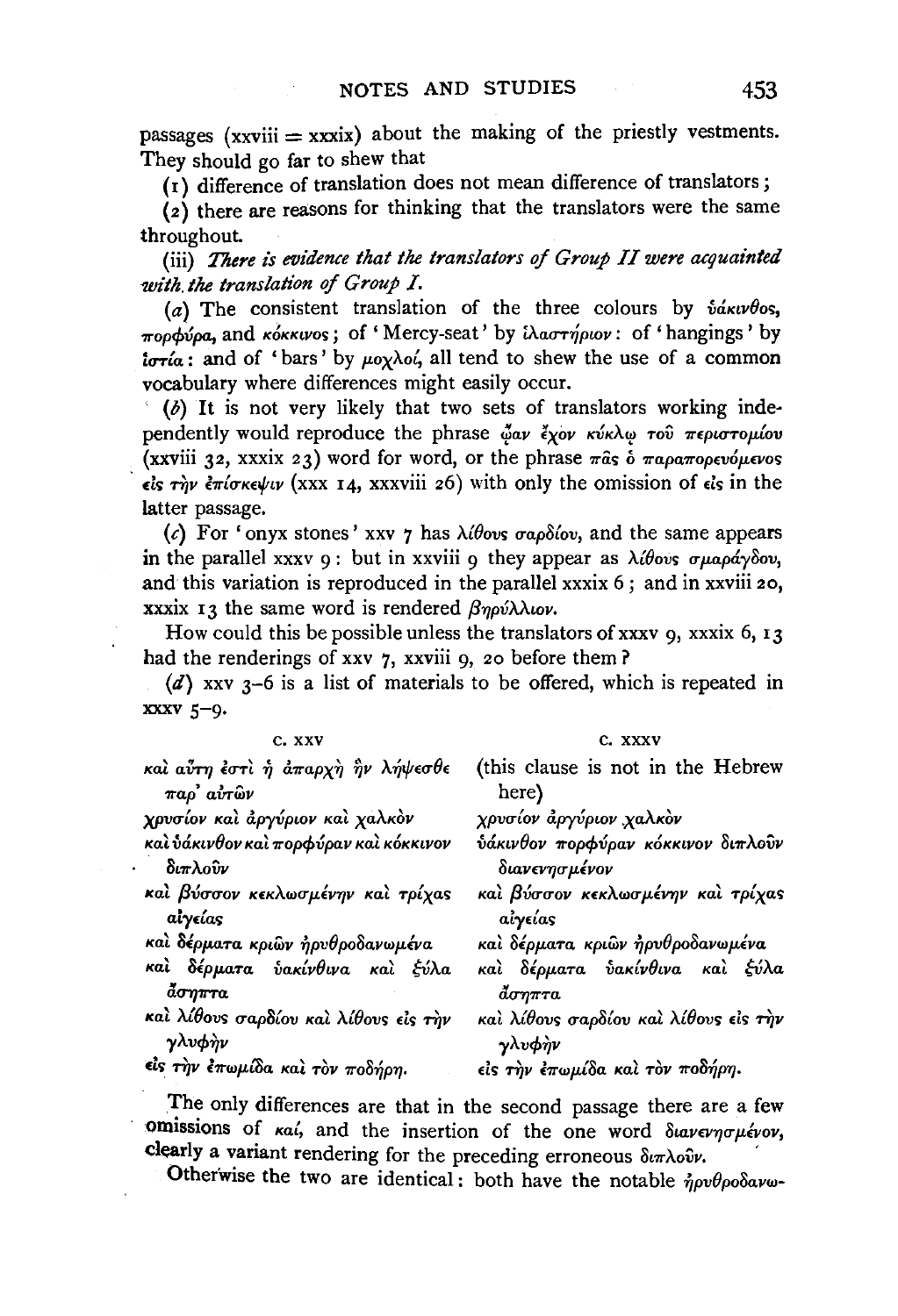$\mu$ *éva* and  $\vec{a}$ *crra*; both include *KEKAwo* $\mu$ *évny*, which is not in the Hebrew; both have the same four misrenderings (διπλούν; δέρματα  $ν$ ακίνθινα; είς την γλυφήν; ποδήρη).

Can it reasonably be doubted that whoever wrote the latter passage had the other before him ?

(e) Another pair of passages is found in xxviii  $16-20$ , xxxix  $9-13$ , the 'Breastplate' and its jewels.

| c. xxviii                                                  | C. XXXIX                                                 |
|------------------------------------------------------------|----------------------------------------------------------|
| Ποιήσεις αύτο τετράγωνον· έσται<br>διπλοῦν,                | τετράγωνον διπλούν έποίησαν το<br>λογείον                |
| σπιθαμής το μήκος αύτου, και σπι-<br>θαμής τὸ εύρος.       | σπιθαμής το μήκος, και σπιθαμής το<br>τὖρος διπλοὖν      |
| Καὶ καθυφανεῖς ἐν αὐτῷ ὖφασμα<br>κατάλιθον τετράστιχον·    | καὶ συνυφάνθη ἐν αὐτῷ ὖφασμα κατά-<br>λιθον τετράστιχον· |
| στίχος λίθων έσται, σάρδιον, τοπά-<br>ζιον, καὶ σμάραγδος, | στίχος λίθων, σάρδιον και τοπάζιον<br>καὶ σμάραγδος,     |
| ό στίχος ὁ εἶς.                                            | <b>δ στίχος δ εἶς·</b>                                   |
| Καί δ στίχος δ δεύτερος,                                   | καὶ ὁ στίχος ὁ δεύτερος,                                 |
| άνθραξ, καὶ σάπφειρος, καὶ ἶασπις.                         | άνθραξ, και σάπφειρος, και ίασπις·                       |
| Καὶ ὁ στίχος ὁ τρίτος,                                     | καὶ ὁ στίχος ὁ τρίτος,                                   |
| λιγύριον, άχάτης, άμέθυστος.                               | λιγύριον και άχάτης και αμέθυστος·                       |
| Καὶ ὁ στίχος ὁ τέταρτος,                                   | και ο στίχος ο τέταρτος,                                 |
| χρυσόλιθος, και βηρύλλιον, και όνύ-<br>χιον,               | χρυσόλιθος και βηρύλλιον και όνύ-<br>χιον                |
| περικεκαλυμμένα χρυσίφ· συνδεδε-<br>μένα ἐν χρυσίω         | περικεκυκλωμένα χρυσίφ, καὶ συνδεδε-<br>μένα χρυσίω.     |
| έστωσαν κατά στίχον αυτών.                                 |                                                          |

Surely independent translators would never have hit on translations so nearly alike. For instance, both have *ὖφασμα κατάλιθον*, though the corresponding Hebrew is missing from the second passage; and in the same verse (xxviii  $r_7 = x$ xxix 10) both seem to have transferred  $\lambda \ell \theta \omega \nu$  from the first clause to the second. Yet in this very verse Dr M<sup>o</sup>Neile finds one of his differences because one has  $\kappa a \theta \nu \phi a \nu \hat{i} s$ , and the other  $\sigma \nu \nu \psi \phi a \nu \theta \eta$ !

Is it conceivable that, if the translations were altogether independent, no one of the twelve jewels should be differently translated?

Further

(iv} *There are indications that the translators were the same throughout.* 

The evidence just considered might possibly be consistent with Group II being due to translators who had the translation of Group I before them, and yet were not the same as the former translators. But it is not at all likely that two sets of people would exhibit the same peculiarities and follow the same methods.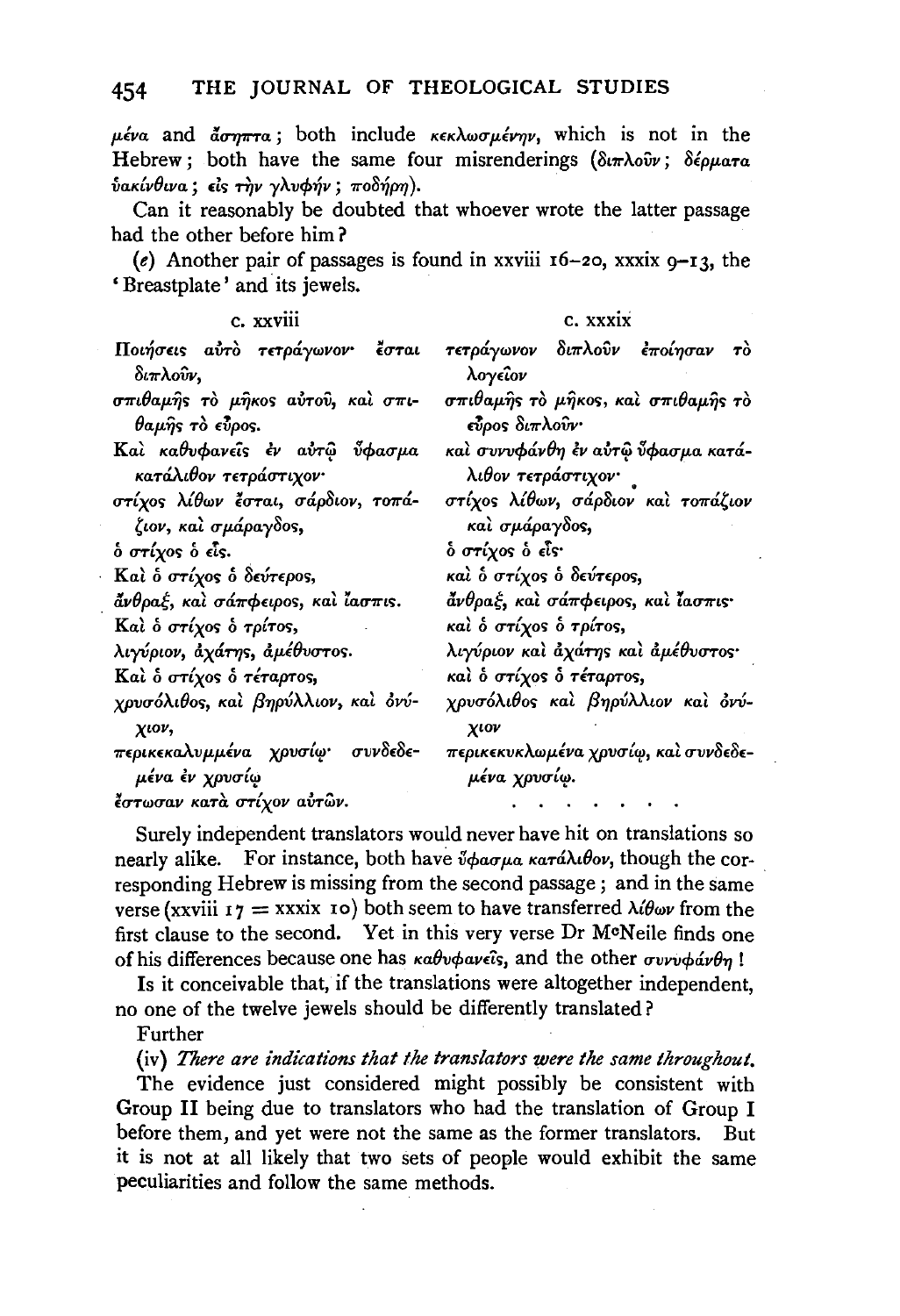(a) In both Groups there is a tendency to make the same kind of careless mistakes.

In xxvii 18 the translators have mistaken the Hebrew word which means 'cubit' for a similar Word meaning 'hundred' j in XXXViii 9, I I (a different part of the parallel passage) the same mistake is made in places where the earlier chapter has the correct rendering.

. Similar confusions of words that are somewhat alike are found in xxix 5 ('Breastplate' put for 'Band of Ephod'); in xxvi 34 (the 'Veil' instead of the 'Mercy-seat'); and in xxvi  $36$  ('board' instead of •clasp'). In the same way in Group II xxxv 21, 22 have 'brought' instead of 'came'; xxxv 22 has 'seals' instead of 'brooches'; and in xxxviii 18 'the height *in* the breadth' has been turned into 'the height and the breadth', which (as the length has been already specified) would give three dimensions to the Screen, making it  $\zeta$  cubits in thickness!

(b) Certain of the technical terms seem to have been little or not at all understood by the translators, who betray their perplexity by sometimes leaving them untranslated and sometimes giving inconsistent renderings.

In both Groups the same set of words has been misunderstood, e. g. 'board', 'clasp', 'grating' (of the Altar); 'woven band' (of the Ephod); 'finely wrought' (garments); 'lace'. In both Groups  $\sigma \kappa \eta \nu \eta'$ is used sometimes of the Tabernacle and sometimes of the Tent : where the two words occur together, the translators have been puzzled to know what to put for the Tent, and in each case have adopted a different rendering (xxvi 7 σκέπην; xxxv 11 παραρύματα; xl 19 a*υλαίαs*; in xxvi 11 the Tent, standing alone, is translated δέρρεις).

The substitution of 'mingled' for 'salted' in xxx 35, and of 'fasted' for 'served (as a host)' in xxxviii 8, both seem to be attempts to read an easier word for a more difficult one.

In both Groups the translators are puzzled by the same words, and use the same methods to avoid difficulties.

 $(c)$  In both Groups there is a tendency to soften down expressions that might suggest a human conception of the Deity. 'Dwell among you' in xxv 8 becomes 'be seen among you', and in xxix 45, 46, ' be called upon among you', while in xl 35 the same verb is translated 'overshadowed'. Possibly a hint of the same tendency is found in the curious inversion in xl 35 by which the phrase 'the Glory of the LoRD filled the Tabernacle [the Dwelling]' is turned into 'the Tent was filled with the Glory of the LORD', as though to avoid personifying the Glory.

In xxix 46, 'I am the LORD their God' is changed into 'and to be their God'; in xxxvi 1, 'to whom the LORD gave wisdom' becomes 'to whom was given wisdom'. In both cases the personal Name is avoided.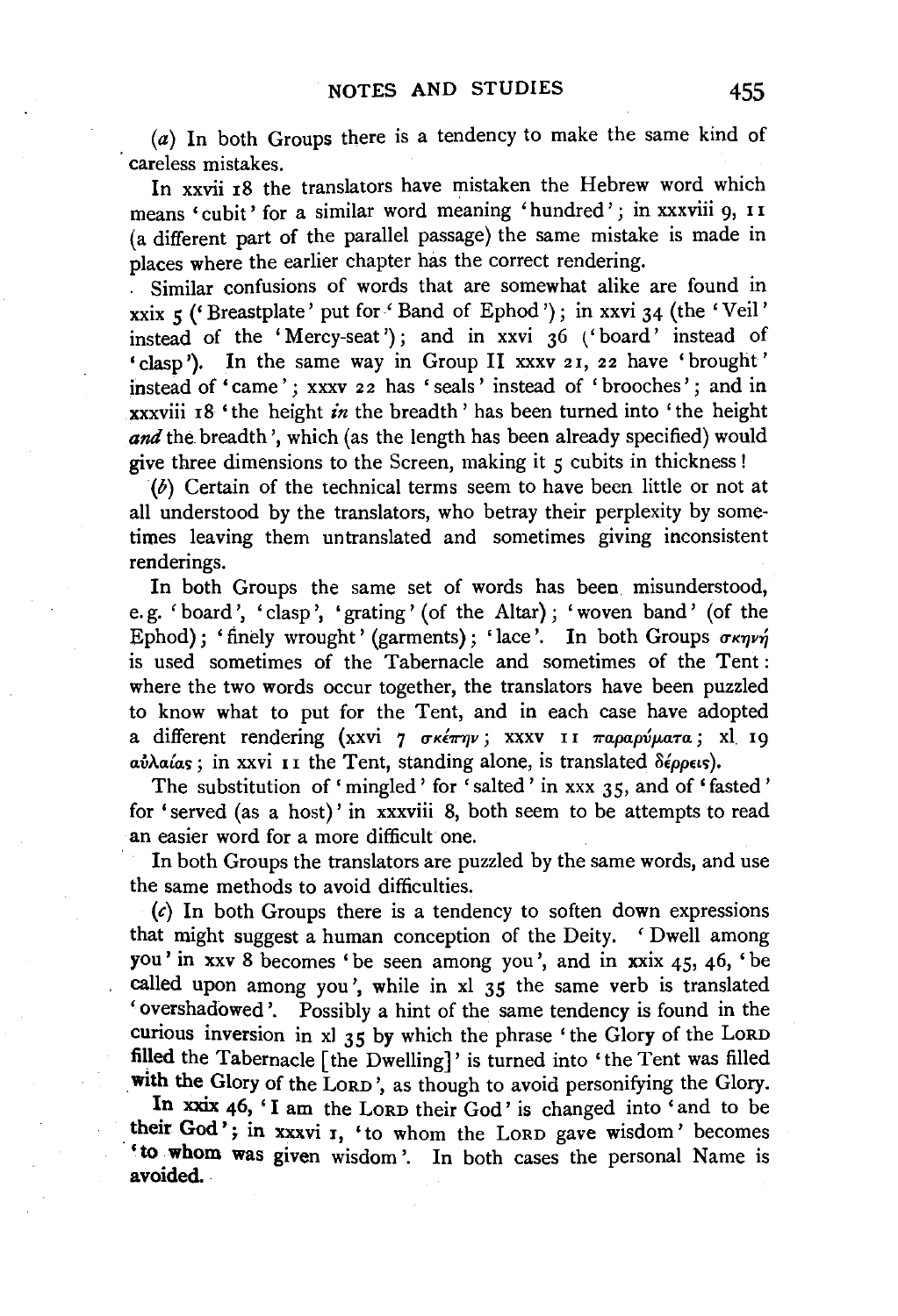(d) In both Groups there is a tendency to omit or paraphrase perplexing passages, and occasionally to insert explanatory words or phrases.

(e) The deliberate and frequent use of different Greek words to represent the same Hebrew has already been shewn to run through both Groups, and the opposite tendency to use the same Greek for different Hebrew words is also found in both (e.g.  $\epsilon \sigma \chi$  *do* a represents three Hebrew words in the two verses xxvii 4, 5; and  $d\phi a/\rho\epsilon\mu a$  stands for three different words in xxxv 21, 22, 29). Had one Group been fairly consistent in its renderings while the other varied them, there might have been reason to suspect a difference of translators. As it is, the same inconsistency is found in both, and in much the same degree.

In short, the translation exhibits the same characteristics throughout.

To sum up.

In support of the assertion that the translators of Group II were not the same as the translators of Group I only a comparatively few instances of varied renderings are brought forward, and several of these are decidedly doubtful.

On the contrary, a considerable amount of evidence (yet not nearly all that might be brought) has been adduced to shew that-

(i) differences of rendering in one and the same passage abound, and therefore difference of rendering does not shew difference of translators ;

(ii) in a considerable proportion of the instances of difference alleged, the whole evidence has not been considered ;

(iii) there is abundant reason for believing that the translators of Group II were acquainted with and made use of the translation of Group I;

(iv) there is fair reason for believing that the translators were the same throughout.

It is surprising that scholars of deservedly high repute (such as those mentioned on p. 449) should put forward as probable the assertion that the translators were different, without a hint of the weight of evidence against it. Can it be that they have reproduced a statement from some less reliable source without themselves verifying the facts?

\Vhy should this question be of any importance? What does it matter whether the translators were the same or not?

If the translators were different, it would be probable that cc. xxxv-xl were not in the text used by the original translators, and were therefore a later addition to the book. If the translators were the same, it would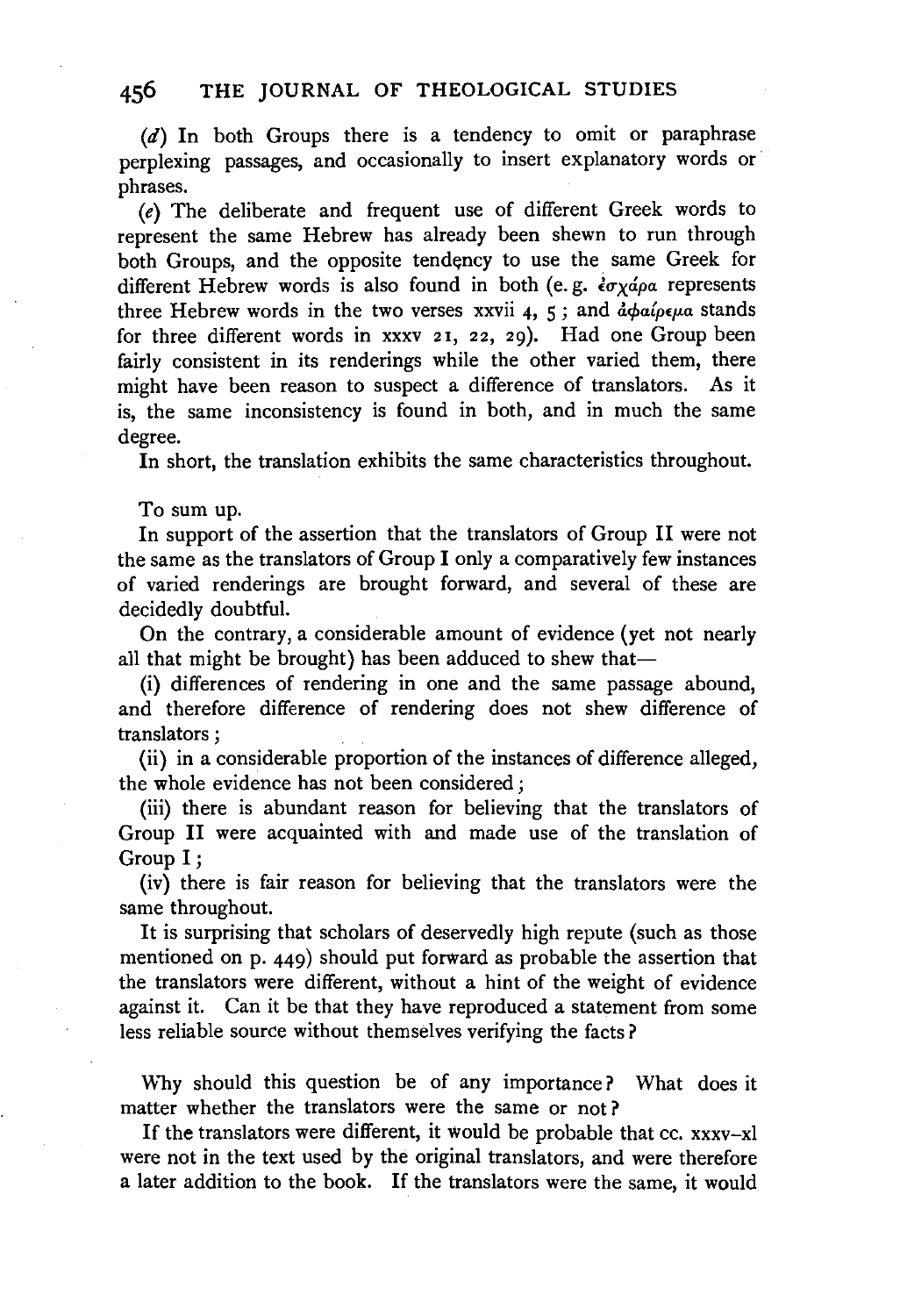be evidence that as far back as 250 B.c. the book of Exodus was substantially complete as we now have it.

#### (B) DIFFERENCE OF TEXT.

The second inference is that the translators of Group II had before them a Hebrew text differing from the present Massoretic text.

It is strange that those who put this forward, together with the assertion that the translators were not the same as those who translated Group I, do not perceive that the two contentions are not altogether consistent. In order to prove that the translators were different, it has to be assumed that they had the same technical terms to translate, and translated them differently. But if the translators of Group II had before them a text different from that which we now possess, how can we be sure that they had the same words to translate? It is scarcely admissible to argue as if these translators had the identical terms before them, and in the next breath to assert that their text was different.

However, it is to be noted that where difference of text is spoken of, something more than mere difference is intended. That might only mean that the text from which the Greek translation was made differed from the present Hebrew in having been altered from it: whereas what it is sought to establish is that the *Hebrew* has been modified by subsequent additions and alterations.

'It is permissible', says Dr Swete (' Introduction' p. 2 36), 'to suppose that the Hebrew text before the original translators did not contain this section, and that it was supplied afterwards from a longer Hebrew recension of the book in which the last six chapters had not yet reached their final form.'

In other words, the allegation is that the LXX text differed from the Massoretic in being *nearer to the true original.* 

The main (if not the sole) argument for this conclusion is drawn from the fact that in the section xxxvi-xxxix the order of the contents in the Greek differs remarkably from that in the Hebrew (see Swete 'Introduction', p. 235; Driver 'Exodus' p. 378).

The difference is very striking, but it does not stand alone. In both Groups (xxv-xxxi and xxxv-xl) the Greek shews a large number of variations from the Hebrew, and all of these should be taken into account. They may be classed under four heads:  $(a)$  Greek words or phrases not in the Hebrew;  $(b)$  Hebrew words or phrases not in the Greek;  $(c)$  difference of substance;  $(d)$  difference of order.

#### VARIATIONS IN GROUP I.

(a) *Greek words or phrases not in tke Hebrew.* 

I. Sometimes these are words frequently associated with the accom-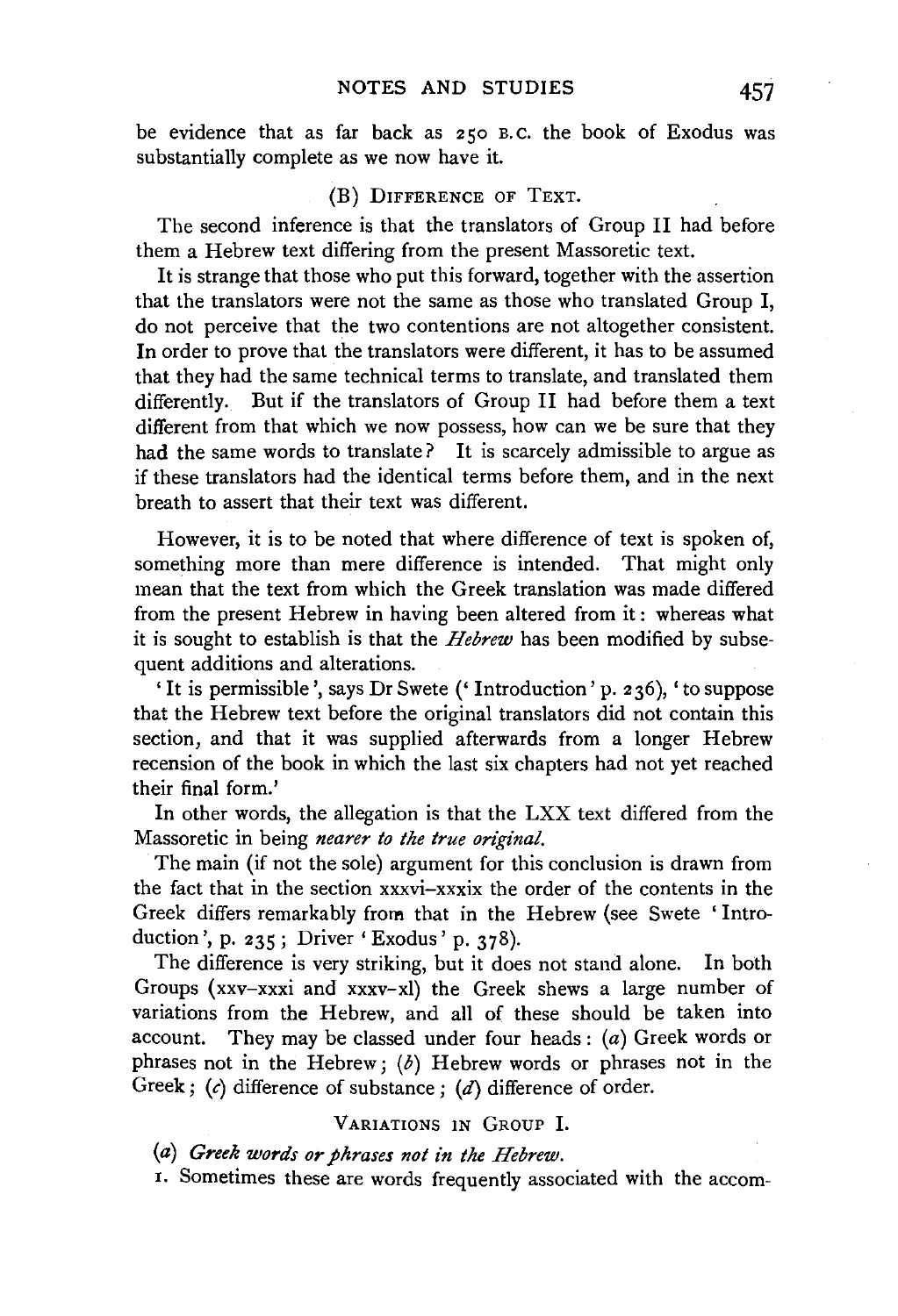panying word, and therefore likely to be inserted inadvertently; e. g. 'fine *twined* linen', xxv 4; 'with *pure* gold ', xxv 28 ; 'Aaron *thy brother',*  xxix 5.

2. Sometimes they are manifest errors, such as the insertion of 'the tent' in 'the ark of the tent of the testimony', xxx 26; and of  $\tau$ ò  $\tilde{\psi}$ /vos in  $xxvii$   $14$ ,  $15$ ,  $16$ , which would make the height of the hangings inconsistent with that given in *v.* 18.

3. Sometimes phrases that have recently occurred are repeated where evidently they are not needed. Thus the whole phrase 'and in the candlestick four cups made like almond blossoms' which commences xxv 34 is in the Greek unnecessarily repeated at the end of *v.* 35. Similar repetitions are found in xxvii 13, xxix 20, and xxx 21. They are probably scribal errors due to *'similar endings'.* 

4. Sometimes the additional words are by way of explanation ; e. g. in xxv 34 ' *in the one branch'* after ' four cups made like almond blossoms ' ; in xxviii 33 ' of the robe below' after 'upon the skirts'; in xxx 19 'with *water* ' after ' shall wash their hands and their feet '.

*The character* of *the words and phrases peculiar to the Greek is such that they may reasonably be considered additions by the translators, and not omissions in the Hebrew.* 

#### (b) *Hebrew words or phrases not in the Greek.*

I. In xxv 33 the Hebrew repeats the phrase 'three cups made like almond blossoms, a knop and a flower ' because the branches were in pairs : the Greek has the phrase only once.

In xxviii 34 the Hebrew repeats 'a golden bell and a pomegranate ' to convey the idea of repeated alternation : the Greek has the phrase only once.

In xxv 35 the Hebrew has the phrase 'a knop under two branches of one piece with it ' three times because there were three pairs of branches, and each pair had a knop below their junction with the stem. The Greek<sup>1</sup> reads 'a knop under the two branches out of it, and a knop under the *four* branches out of it'. It can hardly be doubted that the translators had the triple phrase before them, but combined the second and third clauses into one.

Similar omissions of a repeated phrase, quite in keeping with the Hebrew idiom, are found in other parts of the Pentateuch.

2. xxviii  $23-28$  in the Hebrew is a lengthy and complicated description of how the Breastplate was to be attached to the Ephod by rings and chains: in the Greek only *vv.* 24, 25 are represented. Yet those two verses are intimately connected with the context, and the whole passage is fully represented in both the Hebrew and Greek of the parallel

1 In Cod. B. Cod. A omits the second clause.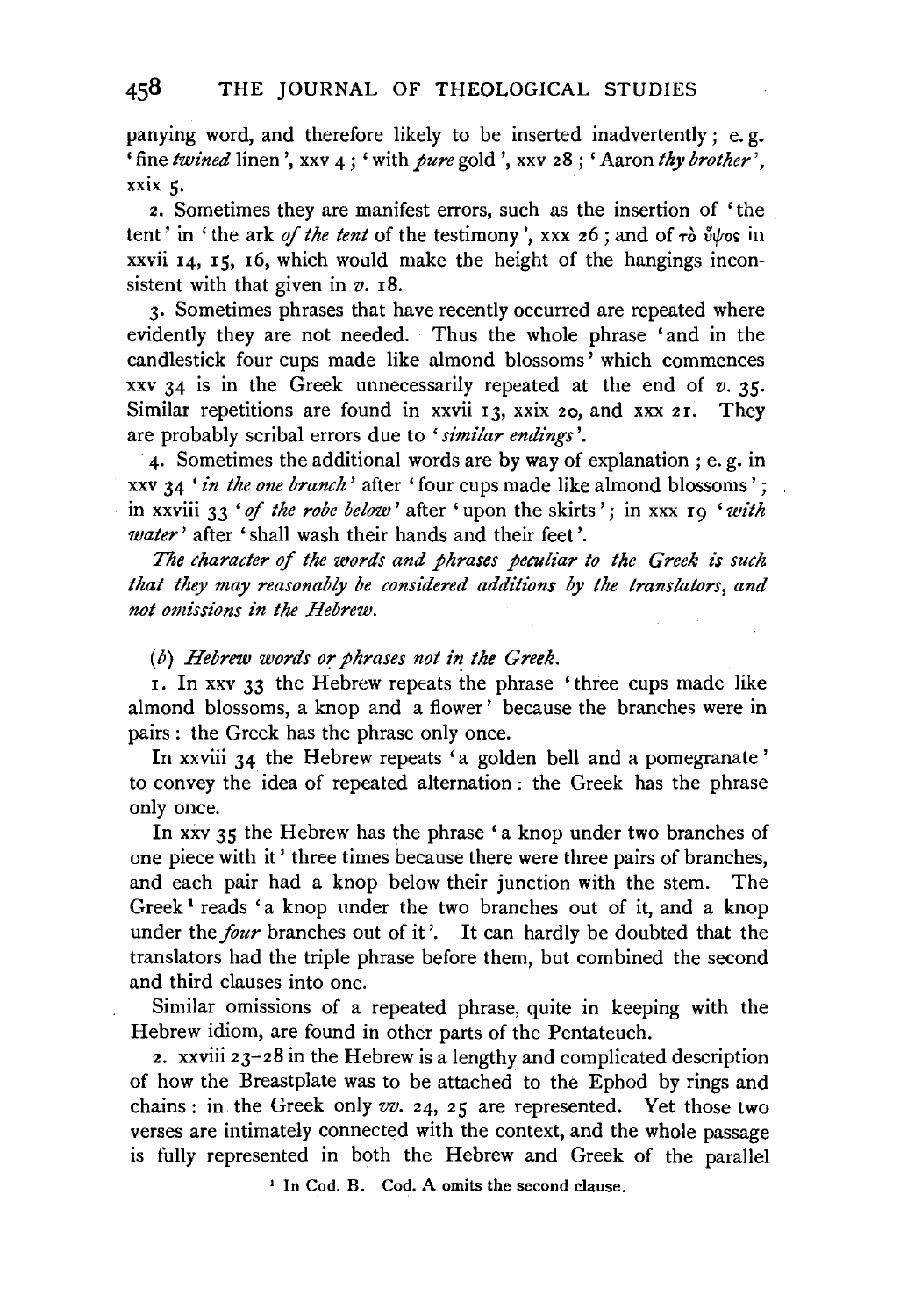xxxix  $16-21$ . It is therefore probable that the original text of c. xxviii also had the whole passage, and that the translators have omitted a considerable part of it.

3. In Hebrew xxx 6 reads

' And thou shalt put it before the Veil that is by the Ark of the Testimony before the Mercy-seat that is over the Testimony.'

The third clause is not in the Greek. The translators may have passed it over accidentally owing to the similar ending of clause 2 ; but, quite as probably, they may have mistaken *Caporeth* (Mercy-seat) for *Parocheth* (the Veil), and omitted the clause as redundant after clause 1.

The character of the words and phrases peculiar to the Hebrew is such that in all probability they are part of the original text, and their absence *from the Greek is due to omission (accidental or intentional) by the translators.* 

(c) *Deference of substance.* 

The principal instance of this in Group I is in c. xxviii.

#### *Massoretic.*

*LXX.* 

(23) And thou shalt make upon the breastplate two rings of gold, and shalt put the two rings on the two ends of the breastplate.

(24) And thou shalt put the two wreathen chains of gold on the two rings at the ends of the breastplate.

( 2 5) And the *other* two ends of the two wreathen chains thou shalt put on the two ouches, and put them on the shoulderpieces of the ephod, in the forepart thereof.

Kal θήσεις έπι το λογείον της κρίσεως τους κρωσσούς· τα αλυσιδωτα επ' αμφοτέρων τῶν κλιτῶν τοῦ λογείου  $\epsilon \pi \iota \theta$ ήσεις. Και τας δύο ασπιδίσκας επιθήσεις επ' αμφοτέρους τους ώμους  $\tau$ ής έπωμίδος κατα πρόσωπον.

It will be seen that the Hebrew gives quite clear directions for attaching the Breastplate to the Ephod by means of chains attached to rings on the Breastplate at one end, and to ' ouches' on the Ephod at the other. In the Greek (since in  $v$ . 22  $\kappa \rho \omega \sigma \sigma \omega$ 's . . .  $\epsilon \rho \gamma \omega \nu$  and  $\omega \tau \omega \nu$  is the equivalent for ' chains ... of wreathen work ') the rings are altogether omitted ; the ' ouches' are simply placed upon the shoulderpieces of the Ephod; and no connexion between the two is even suggested. Clearly the Greek is incomplete, and· yet bears sufficient resemblance to the Hebrew to shew that it was derived therefrom.

*There can be little doubt that the Greek £s at fault, and not the Hebrew.*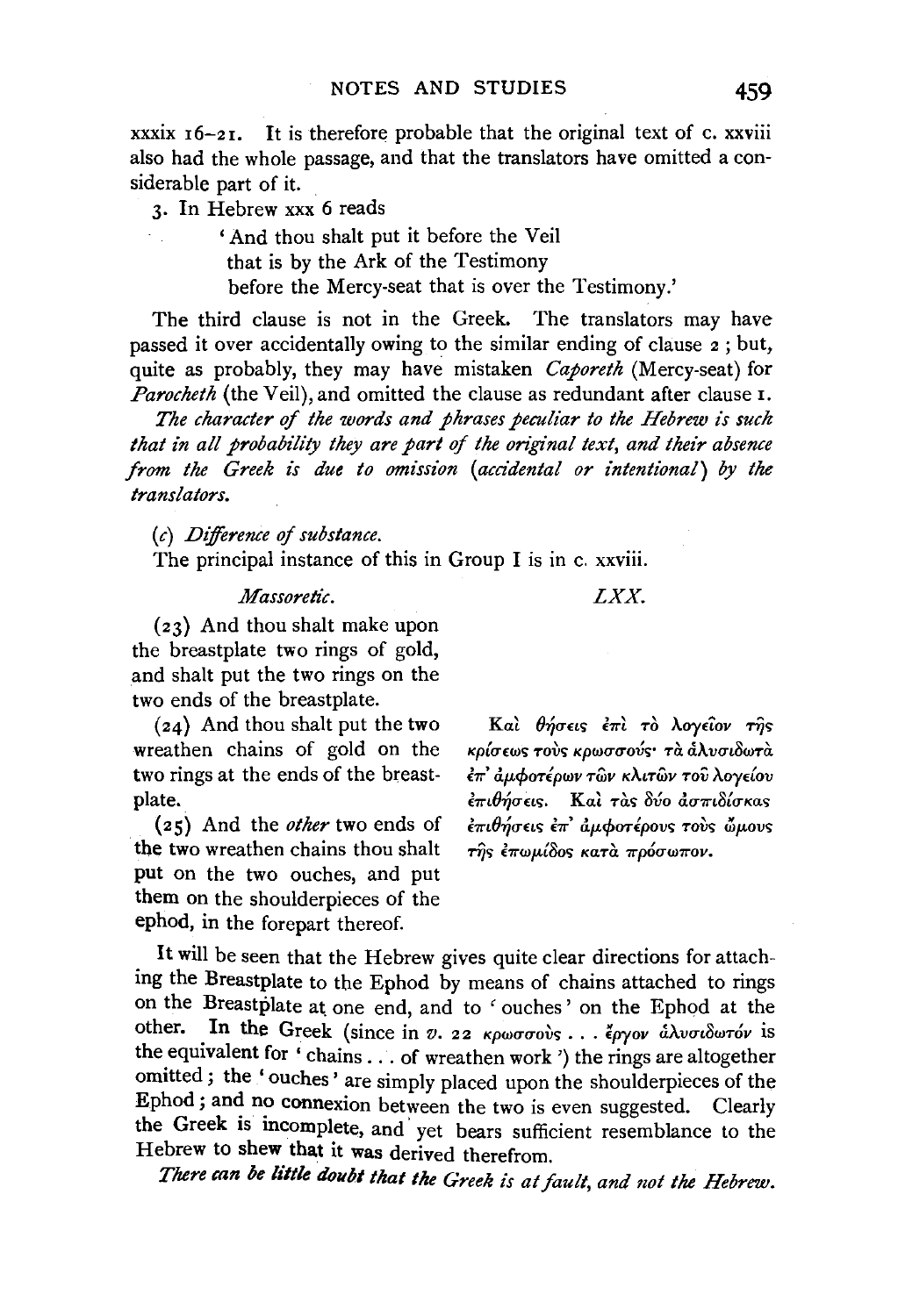### (d) *Difference of order.*

r. In xxix 20, 2r the Hebrew directs that the blood of the ram is to be sprinkled upon the altar round about, and then proceeds  $(v. 21)$ , And thou shalt take of the blood that is upon the altar',—the natural sequence. The Greek places the instruction to pour out the blood upon the altar at the *end* of *v.* 21, so that Moses is directed to take of the blood ' that is upon the altar ' before there is any intimation that any blood would be there.

2. In the directions to anoint the various parts of the Tabernacle, xxx 26-28, the Hebrew has 'the Table and all the vessels thereof' at the beginning of  $v$ .  $27$ , between the Ark and the Candlestick, its natural position : the Greek has the Table and its vessels in *v.* 28, between the Altar of Burnt Offering and the Laver, altogether out of place.

Also the Greek text shews signs of perturbation in  $v$ . 27. The Vatican MS begins the verse with the Candlestick and its vessels, and then, between this and the Altar of Incense, has 'and the Tent of Witness and all the vessels thereof'; an impossible reading, for  $(1)$  it is incredible that the Tent should have been mentioned here;  $(z)$  it is a repetition of what has been already stated in  $v$ .  $26$ ; (3) the Tent could scarcely be said to have ' vessels'. The other authorities begin the verse with 'and all its vessels' (which cannot refer to the immediately preceding Ark), thereby betraying that something which had 'vessels' ought to stand here.

3. In c. xxviii the Hebrew has the verse (29) directing Aaron to bear the names of the children of Israel upon his heart after the directions for attaching the Breastplate to the Ephod, where it clearly belongs since the Breastplate had the names of the tribes engraved on the twelve jewels: the Greek has this verse after *v.* 22 between the direction to make golden chains, and the direction to place the chains on the Breastplate, as clearly an unsuitable position.

It will be noticed that this one passage (xxviii  $23-29$ ) shews three of the classes of difference: (1) a large part of the Hebrew does not appear in the Greek;  $(2)$  what does appear differs in substance; and  $(3)$ there is a difference of order. Yet in all three it is the Hebrew and not the Greek which is justified.

*Where the order differs, the Hebrew order is natural, and the Greek improbable.* 

Altogether, then, Group I furnishes instances of all four classes of variation, yet

(i) So much of these seven chapters (xxv-xxxi) is the same in both versions that it is unlikely that the texts were materially different ;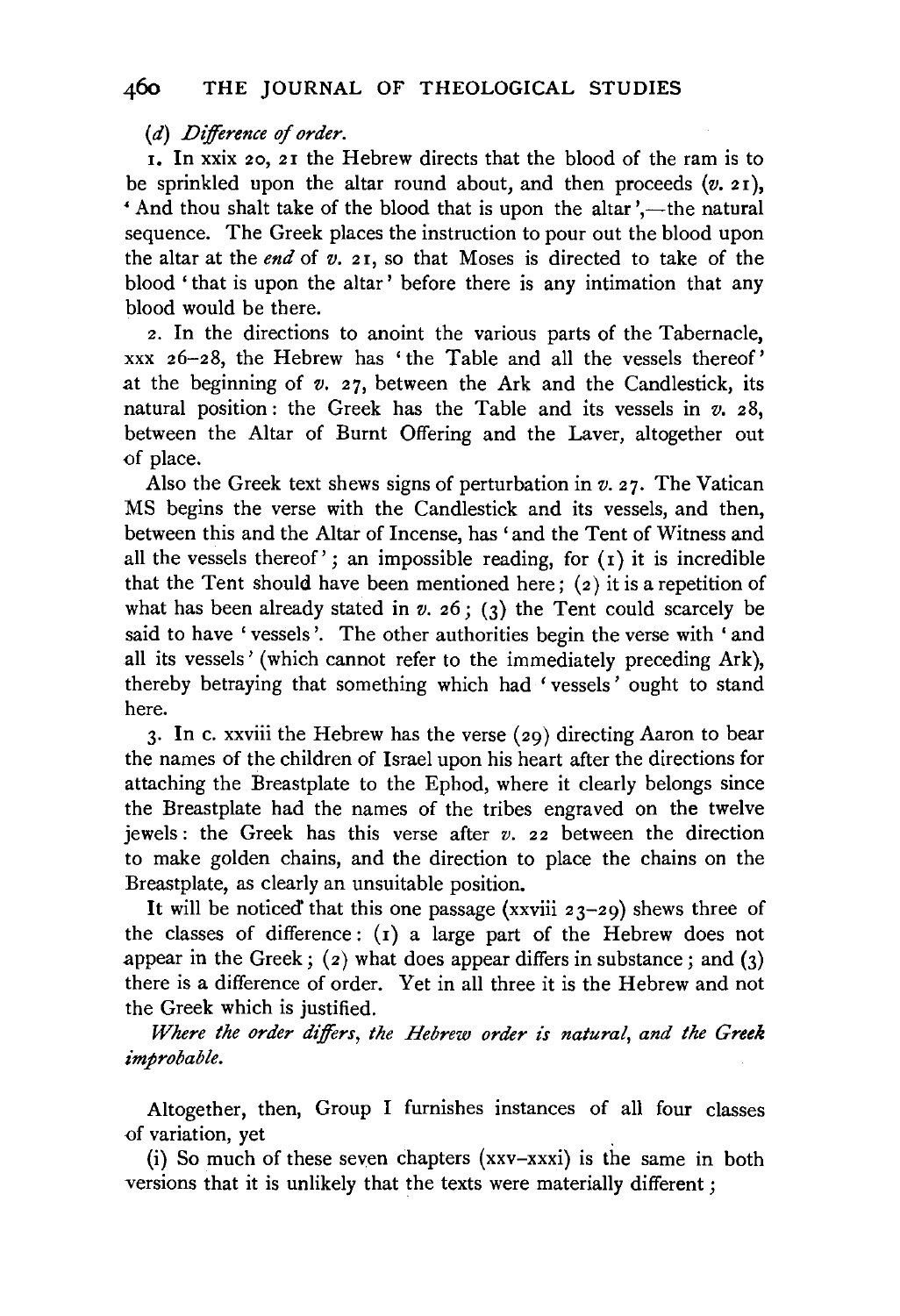(ii) Where the two differ, the Greek and not the Hebrew is suspicious ;

(iii) No claim is made that the translators had a different text in this Group.

#### VARIATIONS IN GROUP II.

When we tum to Group II, we find the same four classes of variations, only on a larger scale, and therefore more noticeable.

(a) *Greek words or phrases not in the Hebrew.* 

 $\overline{1}$ . Words commonly associated with the accompanying word: $\overline{-}$ xxxv 12, 'the ark *of the testimony';* xxxix 1, 'Aaron *the priest';*  xxxix 16b, 'the two *golden* rings'.

2. Phrases that have recently occurred repeated :- xxxvii  $13$ , 'two on the one side and two on the second side', of the rings for the staves of the Table (repeated from  $v. 3$  of the staves of the Ark); xxxviii 11, 'and the side towards the south, a hundred by a hundred ', repeats the immediately preceding phrase, only changing 'north' into 'south' (superfluous here as the south side has already been specified, *v.* 9); xxxviii 20, 'and these were silvered with silver', repeats the last clause of *v.* 19 (inaccurately, for *v.* 20 concerns the pins of the tabernacle which were of bronze and not silvered).

3. Explanations :--xxxvii 6, 'the mercy-seat *above the ark'*; xxxvii 8, 'at the end of *the mercy-seat'* (twice); xxxvii 17, 'the Candlestick *which gi"veth light';* xl 17, 'in the second year *of their going forth from Egypt'.* 

Two of the Greek passages not found in the Hebrew are noticeable as suggesting that they were influenced by the parallel passage in Group I.

xxxv 10-19-the list of things to be made-closes with 'the Anointing Oil and the Incense of Composition ', not in the Hebrew, and not wanted here as they have already been mentioned in the preceding list : the parallel passage in Group I, xxxi 6-11, has them in this position at the end of the list, and not earlier.

After the making of the Laver (xxxviii 8) the Greek adds, 'in the day when he fixed it : and he made the Laver that in it Moses and Aaron and his sons might wash their hands and their feet when they were entering into the Tent of the Testimony ; or whenever they approached the Altar to minister, they used to wash in it, as the LORD commanded Moses'.

Here the inclusion of Moses with the priests, and the closing 'as the LORD commanded Moses', shew that this is really a version of xl 31, 32 (absent from the Greek of c. xl). It was probably transferred to this place because the parallel xxx  $17-21$  has a somewhat similar ending.

Besides all these, at the beginning of xxxviii  $1-7$ , where the Hebrew has ' and he made the Altar of Burnt Offering of acacia wood ', the Greek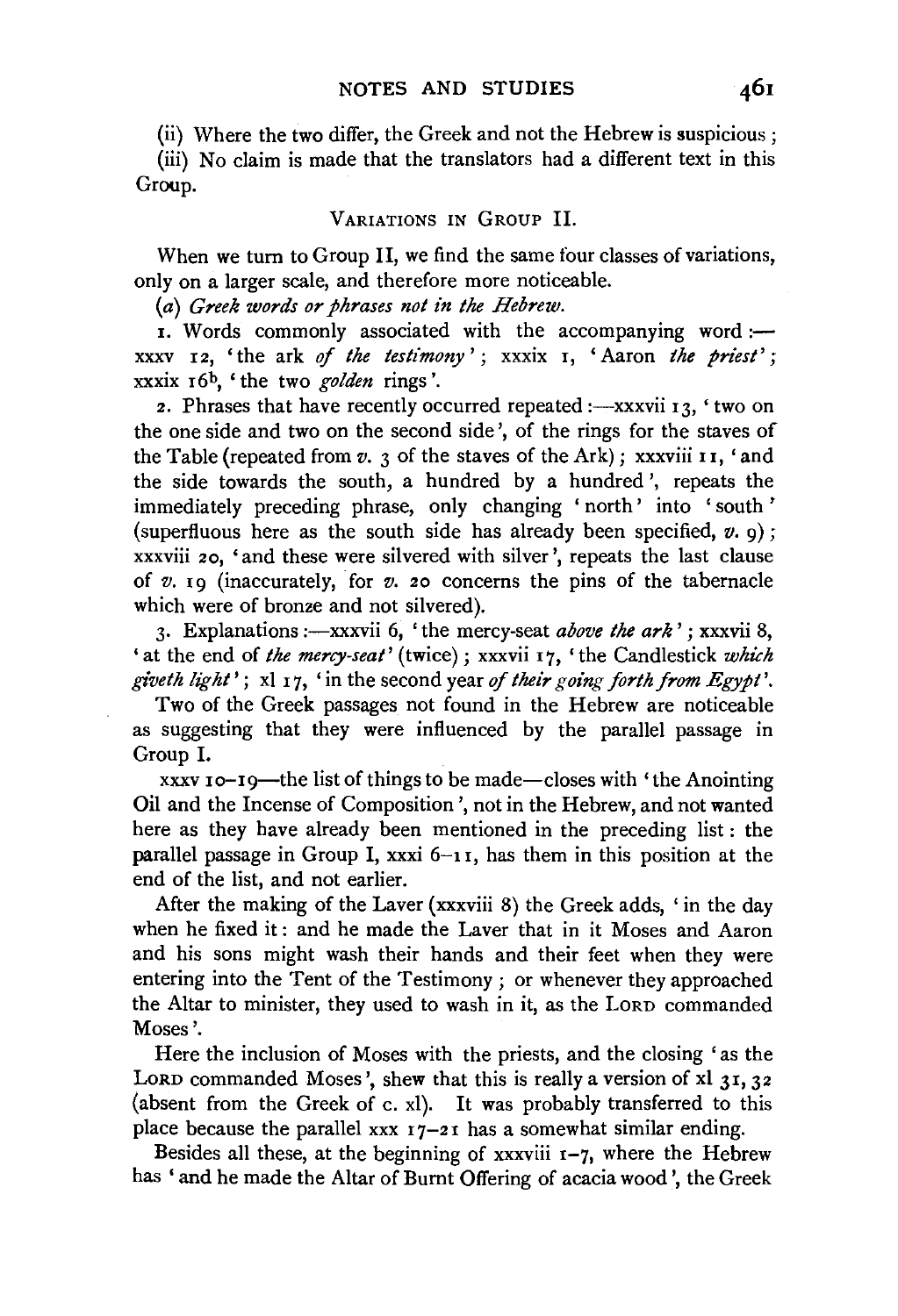reads, 'this man made the Brazen Altar out of the brazen censers which belonged to the men who rebelled with the company of Korah '. Not only is this a manifest anachronism, but it does not agree with the account in Numbers, which represents that the censers were beaten into plates to make a *covering* for the Altar, not that the Altar was made of them.

Near the beginning of xxxix  $32-43$ , after the words 'so did they', the Greek has, 'But of the remaining gold they made vessels wherewith to minister before the LORD ; and of the remaining blue and purple and scarlet they made ministering garments for Aaron, so that he might minister in the Holy Place '. The whole of this is superfluous, for the making of the gold vessels has already been recorded in xxxvii  $16-23$ , and the making of the vestments in the passage corresponding to xxxix  $1-31$ . Also, it breaks the connexion between the verse recording the completion of the work, and the verses recording the delivery of the finished work to Moses.

Even more clearly than in Group I, *the character of the words and passages peculiar to the Greek points to the conclusion that they have been inserted by the translators, and not omitted by the Hebrew.* 

#### (b) *Words and passages in the Hebrew not found in the Greek.*

Nearly one quarter of the contents of the Hebrew Group II does not appear in the Greek, but this chiefly concerns two chapters, xxxvi, xxxvii. From these, two entire sections (the Framework of the Tabernacle, and the Altar of Incense), and the greater part of a third (the Curtains) are absent from the Greek. These will be noticed later on (see p. 468 and pp. 475, 476).

Of the lesser instances of Hebrew passages not in, the Greek, many concern minor details such as the staves of the Altar (xxxv 16, xxxviii  $7$ , xxxix 39), and its horns (xxxviii  $2$ ); the cords of the Tabernacle and Court (xxxv 18, xxxix 40); the measurements of the Table (xxxvii ro), of the Mercy-seat (xxxvii 6), and of the Altar (xxxviii  $r$ ); and the details about the Cherubim (xxxvii  $7-9$ ). As all these are fully given in Group I, it is not unlikely that the translators thought it unnecessary to repeat them here.

In xxxviii 17 the Hebrew reads, 'And he made the Candlestick of pure gold : of beaten work *made he the Candlestick'* ; the last four words are not in the Greek: in xxxvii 15 the Greek puts together the making of the staves for the Ark and the staves for the Table, recorded separately in the Hebrew (just as it inserts  $\kappa a$ )  $\tau a$   $\theta$ voriao $\tau \gamma \rho \mu a$  at the beginning of xxxi 8, while the Hebrew mentions the two altars separately afterwards): in xxxviii  $5-7$ , after recording the placing of four rings on the grating of the altar, the Greek continues εύρεις τοις μοχλοίς, ώστε αίρειν έν αύτοις τὸ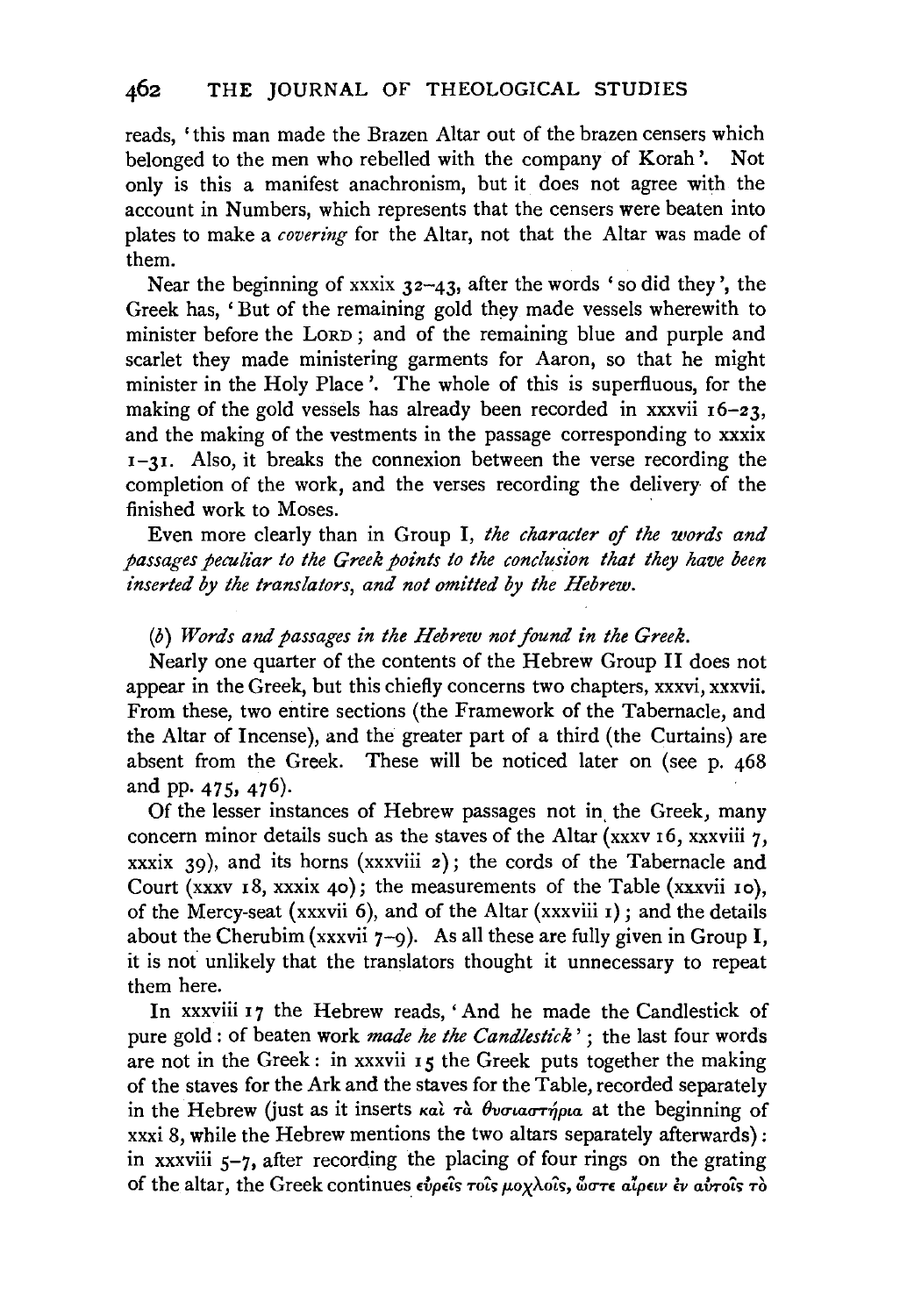$\theta$ v*ou* $\alpha \tau \eta$ *pwov,* thus combining ' to be places for the staves' of *v.* 5 with 'to bear it withal' of *v.* 7, and omitting the intervening making and placing of the staves. These three instances have all the appearance of condensing the passages to avoid repetition.

xxxvii 24 (the Candlestick and its vessels made of a talent of gold) and  $x$ l  $29<sup>b</sup>$  (sacrifices offered on the Altar of Burnt Offering) are not in the Greek. It is at least as likely that the translators passed over these because not very important as that a Jewish scribe took the trouble to interpolate them.

One matter calls for fuller notice.

In the Hebrew, xxv 6 and xxxv 8 (in the lists of materials to be provided) mention the Oil for the Light, and spices for the Anointing Oil and for the Incense : these verses are not in the Greek, and the Greek has no mention of the Oil for the Light in xxxv 14, 28. Both Hebrew and Greek have instructions about this oil in Group I (xxvii 20, 21), but in Group II neither mentions it among the things that were made, and yet in xxxix 37 both include it among the things delivered to Moses.

The variations seem perplexing enough, especially as the lighting oil is hardly important enough to call for insertion in the Hebrew, or deliberate omission from the Greek. Yet there is a clue.

xxvii 20 has no direction for *making* the Oil for the Light, but only defines it as ' pure olive oil beaten', i. e. clear and of the finest quality ·(see Driver's 'Exodus', p. 296). Bearing this in mind, the Hebrew is consistent throughout. In xxv 6 the oil is included among the materials to be provided, but it does not appear among the things to be made  $(xxxi \ 6-r1)$  because it needed no compounding. The Anointing Oil and the Incense, on the contrary, were composite. Therefore in xxv 6 the requisite *spices* are included among the materials to be provided ; in xxv 22-38 full directions for compounding them are given; and in xxxi 6-11 they are named as among the things to be made.

In Group II, the direction to provide oil and spices is repeated (xxxv 8), and they are included among the offerings brought (xxxv 28); no mention is made of making the oil (in xxxv 14 it merely appears along with the lamps as an accessory of the Candlestick) ; while the making of the Anointing Oil and the Incense is recorded (xxxvii 29), and all three are finally specified in the list of what was delivered to Moses (xxxix  $37, 38$ ).

The real harmony of the Hebrew account is so little on the surface that it can hardly be suspected of being artificial. The Greek account, on the other hand, is singularly incomplete. It gives the instruction as to the nature and quality of the lighting oil, and mentions it in the list of things delivered to Moses, but has no direction for providing it, and no mention of it among the offerings. It also gives every mention of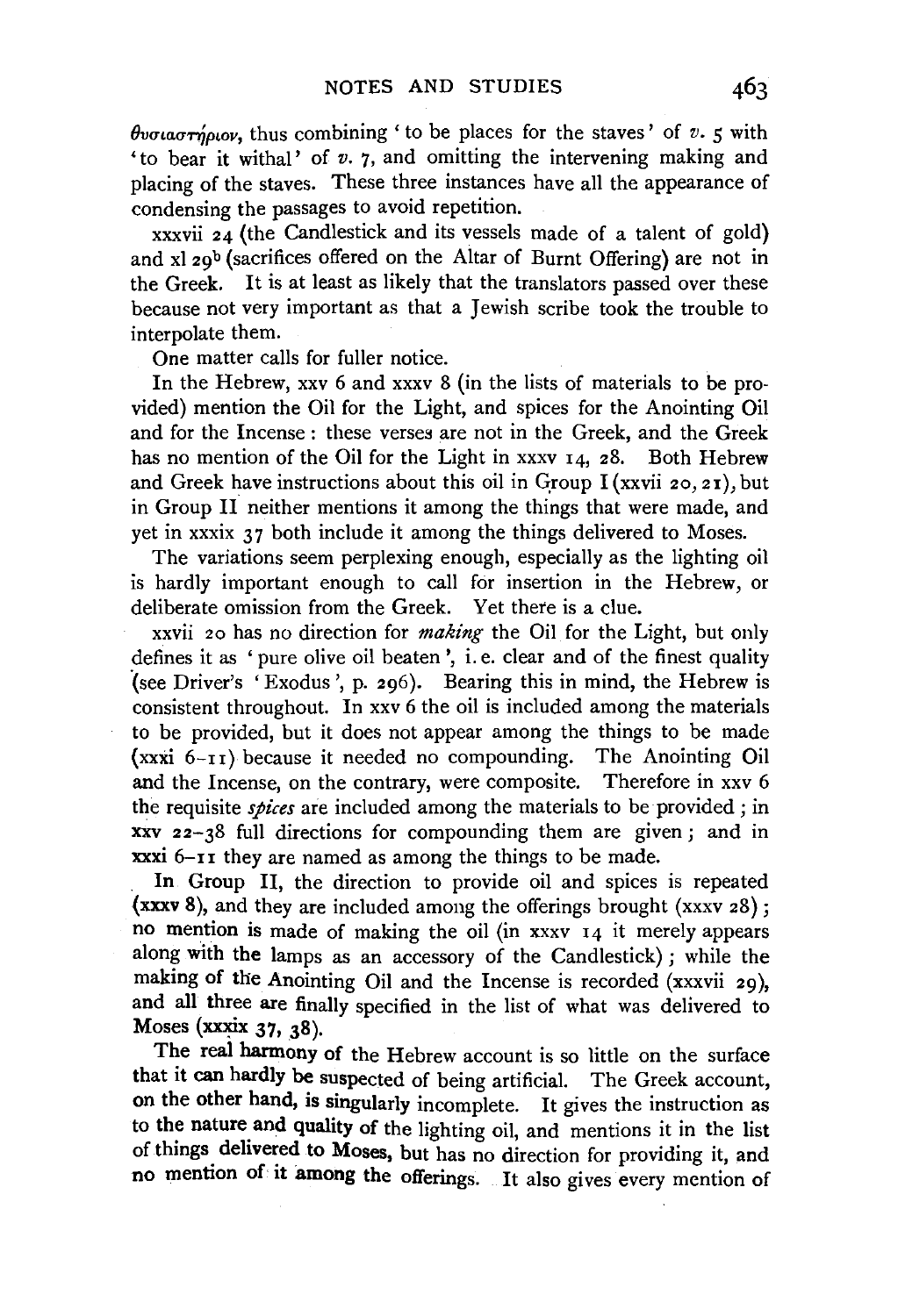the Anointing Oil and the Incense, excepting only the two verses (xxv 6, xxxv 8) which prescribe the provision of the necessary spices. Where the *offering* of these spices is recorded (xxxv 28) there is a tiny but significant bit of evidence. The Hebrew runs, 'and the spice, *and the oil for the light,* and for the anointing oil, and for the sweet incense ' : the Greek is και τας συνθέσεις, και είς το έλαιον της χρίσεως, και την *crvvfhcriv -rov 8vµiaµa-ros,* where the second *Ka{* breaks the sense. Does not this suggest that the italicized clause, which would complete the sense, has been omitted? If so, then the fact that the same words are missing from the Greek of xxxv 14 would imply that in both places they were deliberately omitted.

On the whole, *the character* of *the words and phrases peculiar to the Hebrew* (as in Group I) *makes it probable that they belong to the original text, and have been omitted by the translators.* 

#### (c) *Difference* of *substance.*

1. xxxvi 3 narrates how Bezaleel and his companions received from Moses the offerings which the children of Israel brought for the service of the sanctuary, and then continues, ' And they ' [emphatic, referring to the nearer subject, the children of Israel] ' brought yet unto him [Moses) freewill offerings every morning'. The Greek translators, not realizing the force of the emphatic 'they', have thought that it must be the same as the 'they' which commences the verse, viz. : Bezaleel and his companions. Accordingly they have changed ' brought' into 'received'; have omitted 'unto him', and substituted 'from those that brought'.

The Hebrew gives a terse and vigorous picture of the Israelites bringing more and more offerings to Moses morning by morning : the Greek turns this into the feeble statement that Bezaleel and his fellowworkers continued to receive the offerings from those that brought them (not from Moses as in the earlier part of the verse).

2. xxxvii  $17-23$ , the construction of the Candlestick, is the one passage of any length where the substance of the Greek differs seriously from the Hebrew. This, like the similar instance of differing substance in Group I, deals with a rather lengthy and complicated description. The Hebrew, however, though minutely detailed with a good deal of repetition is clear and free from ambiguity : the Greek is confused, hardly intelligible, and has every appearance of having been condensed (not very intelligently) from the longer statement.

*Where the substance differs, as in Group* I, *the Hebrew is to be preferred to the Greek.* 

#### (d) *Difference* of *order.*

I. In xxxv 23 the Greek places the *8£pµa-ra vaK{v8iva* before the 'rams' skins dyed red', which is not the usual order: in xxxvi 9 the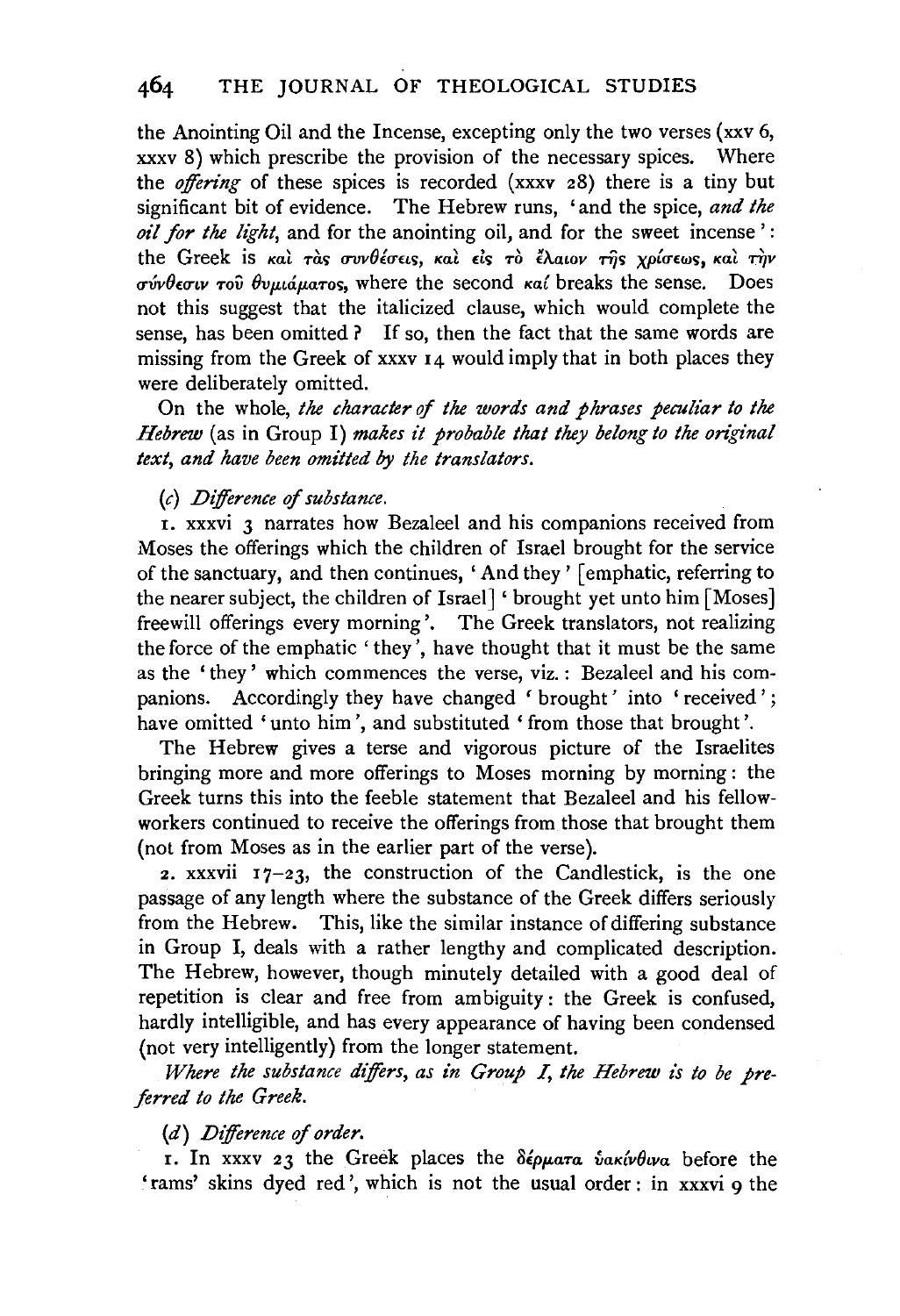Greek puts 'the same [measure] was to all [the curtains]' *between* the measurements of the length and of the breadth of the curtains : in xxxix 28 the Greek has the 'head-tires' of the priests before the 'mitre' of the High Priest. These are probably instances of scribal inadvertence, transposing clauses.

2. In  $\overline{x}$  is 10-19 the Hebrew has a complete list of the things to be made, arranged in regular order : the Tabernacle and its framework ; the Ark, Mercy-seat, and the Veil ; the Table, Candlestick, Altar of Incense (with the Anointing Oil and Incense), and the Screen of the Door; the Brazen Altar and Laver; the Hangings and Screen of the Court; the pins and cords; and finally the priestly Vestments.

The Greek list is incomplete and strangely disordered. It begins in the same way with the Tabernacle and its framework, the Ark, Mercyseat, and Veil. But then follow the Hangings of the Court; the Emerald Stones ; the Incense and Anointing  $\overrightarrow{O11}$ ; the Table and Candlestick ; the Altar; the Vestments ; and finally the Anointing Oil and the Incense over again. Can this possibly be the original account?

3. In xxxix  $33-41$  the Hebrew has a perfectly regular list of the completed articles delivered to Moses in the same natural order as the list of c. xxxv.

The Greek begins with  $\sigma$ *ro* $\lambda$ ás, where the Hebrew 'Tabernacle' is clearly right, being followed by the Tent and framework. Then follow the Ark, the Altar,<sup>1</sup> Anointing Oil and Incense, Candlestick, and Table; the Vestments ; the Hangings of the Court ; the Screen of the door of the Tent, and of the gate of the Court (bringing together two separate things); all the vessels of the Tabernacle and all its service; the skin and other coverings ; the pins ; and all the service of the Tabernacle (already mentioned).

The order here not only differs from the Hebrew, but also from the Greek in c. xxxv (notice especially the Vestments at the end of the list in c. xxxv; in the middle of that in c. xxxix).

It may be argued that the imperfect and disordered lists of the Greek may represent an original text which was afterwards sytematically rearranged and filled in so as to form the present symmetrical Hebrew. This argument ought hardly to be urged by those who hold that the whole description of the Tabernacle was an 'ideal' plan drawn up by men whose writings are specially characterized by system and order. Anyhow (1) it is unlikely that lists drawn up by the same writers would be so much at variance as these two; (2) it is very unlikely that the original lists would have shewn such utter confusion of the various parts

<sup>1</sup> If this is the Altar of Burnt Offering it is strangely out of place : the association with Ark, Incense, Candlestick, and Table would rather suggest the Altar of Incense.

VOL: XVI. Hh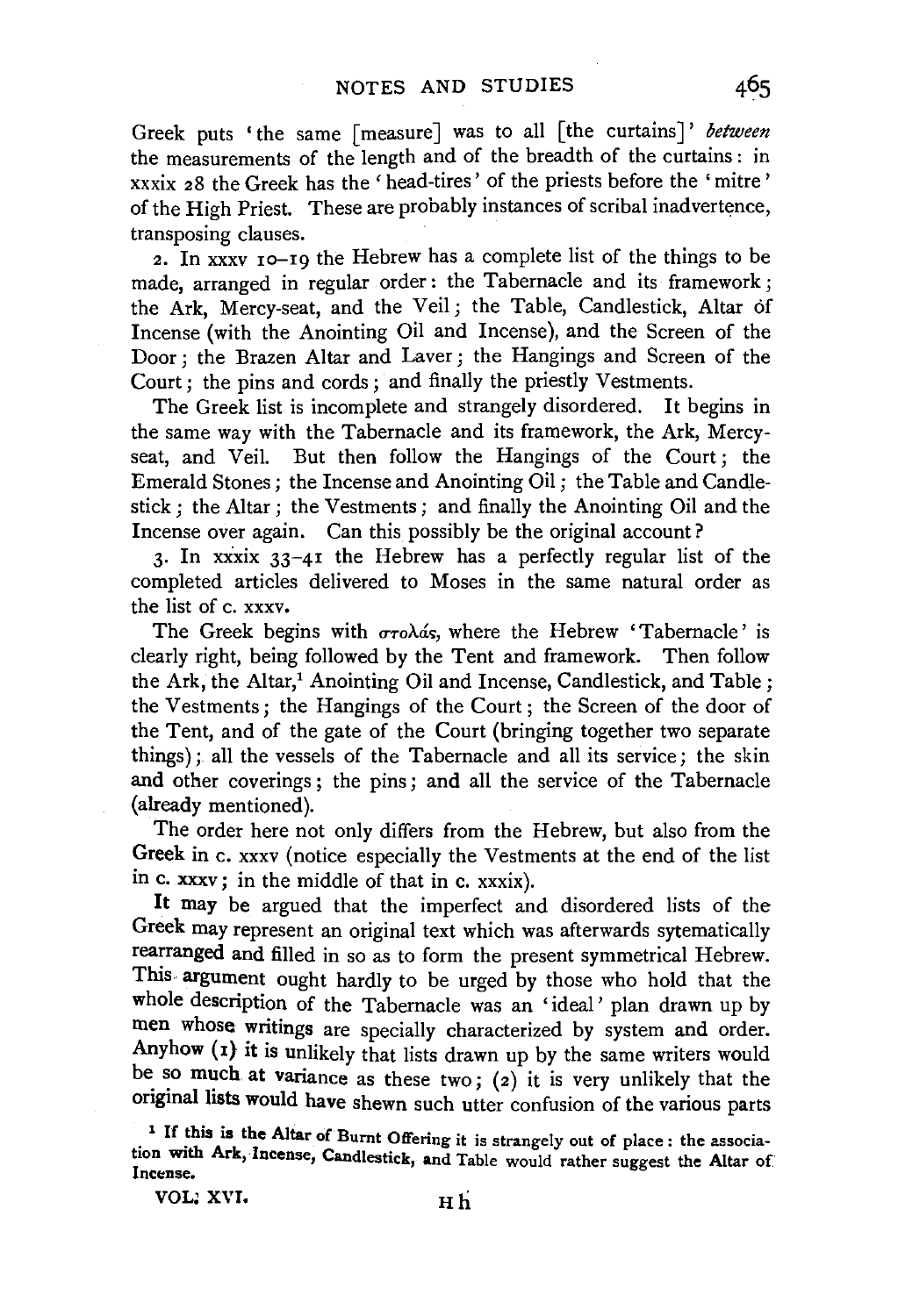of the Tabernacle as is found in the Greek ; and (3) original lists would hardly contain the little anomalies (such as repetitions) which the Greek presents.

Unskilful condensation and rearrangement of a fuller original would account for all these peculiarities.

*Where the order differs, the Hebrew is consistent and natural, the Greek confused and contradictory.* 

So far it has been shewn that, apart from the difference of order in the contents of xxxvi  $8<sup>b</sup>$ -xxxix 43, the Greek of both Groups shews a large amount of variations from the Hebrew, and that in most (if not all) of these, there is good reason for thinking that the translators used a good deal of liberty in dealing with their text ; adding, omitting, altering, and rearranging. The remarkable difference of order in that particular set of chapters is, then, not an isolated phenomenon; and if the other variations are due to the translators, it is not unlikely that this one also may be due to them, and not to a difference of text.

The difference in question will be best shewn in a Comparative Table.<sup>1</sup>

| Hebrew.                                     | Greek.                     |
|---------------------------------------------|----------------------------|
| see below.                                  | Vestments $(a)$ .          |
| Curtains.<br>Framework.<br>Veil and Screen. | Curtains (fragment).       |
|                                             | Veil and Screen.           |
| see below.                                  | Court<br>(b).<br>Summary)  |
| Ark.                                        | Ark.                       |
| Table.<br>11.                               | Table.                     |
| Candlestick.                                | Candlestick.               |
| Altar of Incense.                           |                            |
|                                             | Metal-work $(c)$ .         |
| Anointing Oil and Incense.                  | Anointing Oil and Incense. |
| III.<br>Altar of Burnt Offering.            | Brazen Altar.              |
| Laver.                                      | Laver.                     |
| Court.<br>Summary.                          | see above.                 |
| IV. Account of Metals.                      | Account of Metals.         |
| $(a)$ Vestments.                            | see above.                 |
| V. Delivery to Moses.                       | Delivery to Moses.         |

<sup>1</sup>The Comparative Table in Dr Swete's 'Introduction' p. 235 is incomplete and Comparative Table in Di Dwete.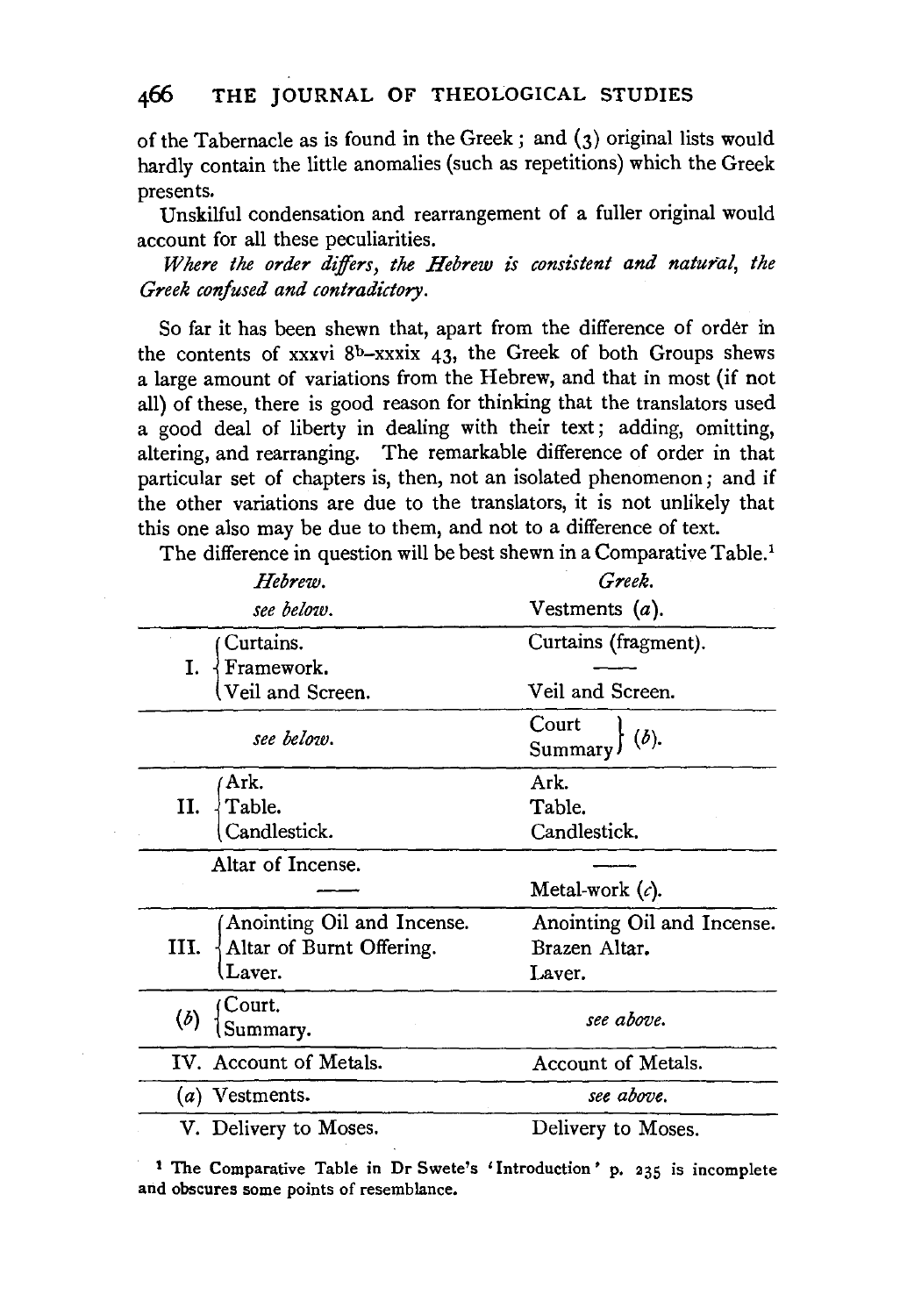From this it is clear that the arrangement of the sections marked I to V is practically the same.

In section III the first two subsections are transposed in the Greek, but that relating to the Anointing Oil and Incense is only a single verse which might easily be displaced, and the Hebrew order is more natural.

The chief differences are with regard to sections  $(a)$ ,  $(b)$ , and  $(c)$ .<sup>1</sup>

(a) *The Vestments.* 

r. In the Hebrew these come quite at the end after all the details of the Tabernacle, which is intelligible enough, and agrees with the order of things to be made (cc. xxxi and xxxv): in the Greek they come at the very beginning, as though these were the first to be taken in hand. No doubt a great deal of the work would be carried on simultaneously by different sets of workers, but each set of workers would have to receive instructions from Moses, and he would probably first set to work those who had to execute the heavier tasks of the structure and furniture of the Sanctuary.

2. In the Hebrew the section begins with 'And of the blue and purple and scarlet, they made finely wrought garments ', following quite naturally on the account of the metals: the Greek begins with Kaì  $\epsilon \pi$ οιήσε πας σοφος εν τοις εργαζομένοις [ = Heb. xxxvi 8<sup>a</sup>] τας στολας των &:y{wv, *aZ duiv 'Aap6w* T<() *t£p£i:* [ = Heb. xxxix rb]. If the translators had decided (for whatever reason) to place the Vestments first, it is quite easy to see how this combination would be made: it is not easy to see how the Hebrew would be derived from the Greek.

3. The section ends with 'as the LORD commanded Moses ', which fits very well with what follows in the Hebrew, 'Thus was finished all the work of the tabernacle of the tent of meeting : and the children of Israel did according to all that the LORD' commanded Moses, so did they'  $(xx x i x 32)$ : according to the Greek, it only leads up to 'And they made for the tent ten curtains ', the commencement of making the Tabernacle.

4. In the Greek the declaration just quoted, that the children of Israel did as the LORD commanded, is followed by a passage (not in the Hebrew) containing a statement that out of the remaining blue and purple and scarlet they made ministering garments for Aaron, which resembles xxxix 1, the beginning of the Hebrew 'Vestments' section. This looks very much as though the translators were conscious that originally some account of the Vestments belonged hereabouts.

Thus in the Hebrew order the section connects naturally with what precedes and with what follows : in the Greek it fits neither, and there

<sup>&</sup>lt;sup>1</sup>. The absence of the Altar of Incense from the Greek will be considered later on, see pp. 475, 476.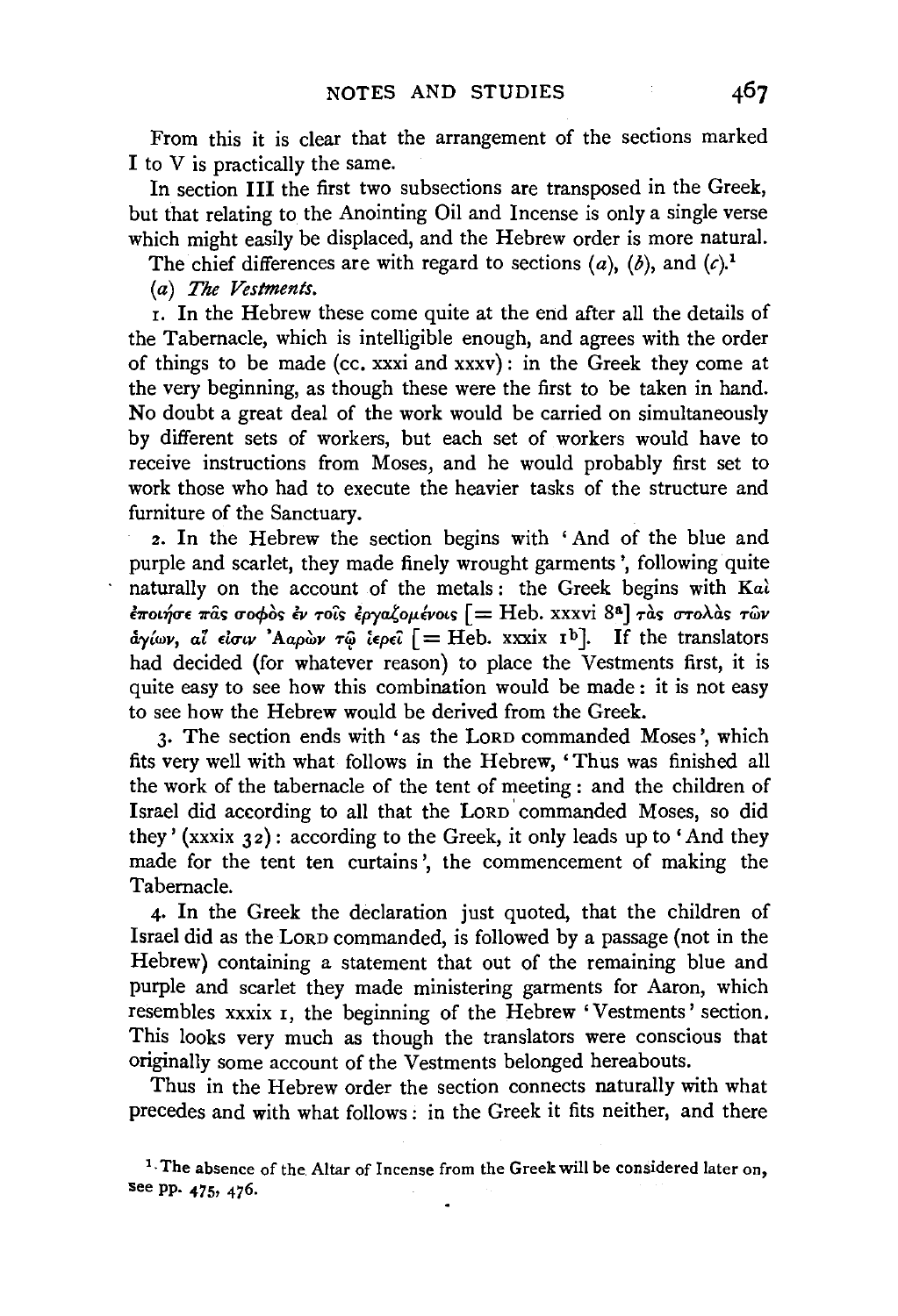is an indication that there was some statement about the Vestments near the very place where the Hebrew places this section.

(b) *The Court-Summary.* 

Following on the account of the making of the Court, both Hebrew and Greek have a short passage (xxxviii  $21-23$ ) which begins 'This is the sum of the things for the tabernacle'. In the Hebrew this is quite in place, for it comes at the very end of the things made for the Tabernacle, and is only followed by the account of the quantity of metals and the making of the priestly Vestments : in the Greek it stands before the making of the Ark, Table, Candlestick, great Altar, and Laver; clearly out of place. There could hardly be a plainer indication that this passage and the Court section to which it is attached have been removed from their true place at the end, where the Hebrew has them.

(c) *Metal-work.* 

After the account of making the Ark, Table, and Candlestick, but before the Brazen Altar and Laver, the Greek has a passage containing some miscellaneous details of metal work.

Its position is not very appropriate, as one would hardly expect such minor matters as the rings, hooks, bases, and pins to intervene between the furniture of the Tabernacle and the great Altar. Also, at first sight, it seems as if there were no such passage in the Hebrew, but on closer inspection it will be found that there are scattered fragments in other parts of the Hebrew which do correspond.

The passage begins with a fairly close translation of xxxvi 34, and a sentence founded on xxxvi  $36$ ; then follows a blending of xxxvi  $13$ and 18; then a version of xxxviii 17 re-arranged, and finally a version of xxxviii 20.

Now xxxvi 34 is part of the account of the Framework, otherwise wholly absent from the Greek; and xxxvi 13, 18 belong to that larger part of the Curtains section which is not in the Greek. It would seem then that the considerable portion of c. xxxvi which is otherwise absent from the Greek was not wholly unknown to the translators. On the other hand, the verses from c. xxxviii are a repetition in a different red hand, the verses from a anavin are a repetition in a different nucing or wi Further, the passage is marked by a curious change. The preceding

sections commence with ' And Bezaleel made ', or ' and he made', the subsequent details being only injuried on by a simple Kalendary and subsequent details being only joined on by a simple  $\kappa a i$ : here, each fragment commences with O $\delta r o s$  (with different verbs). The fragmentary nature of the section is clearly indicated.

There can hardly be room for doubt that odd verses relating to the common subject of metal-work have been here grouped together, in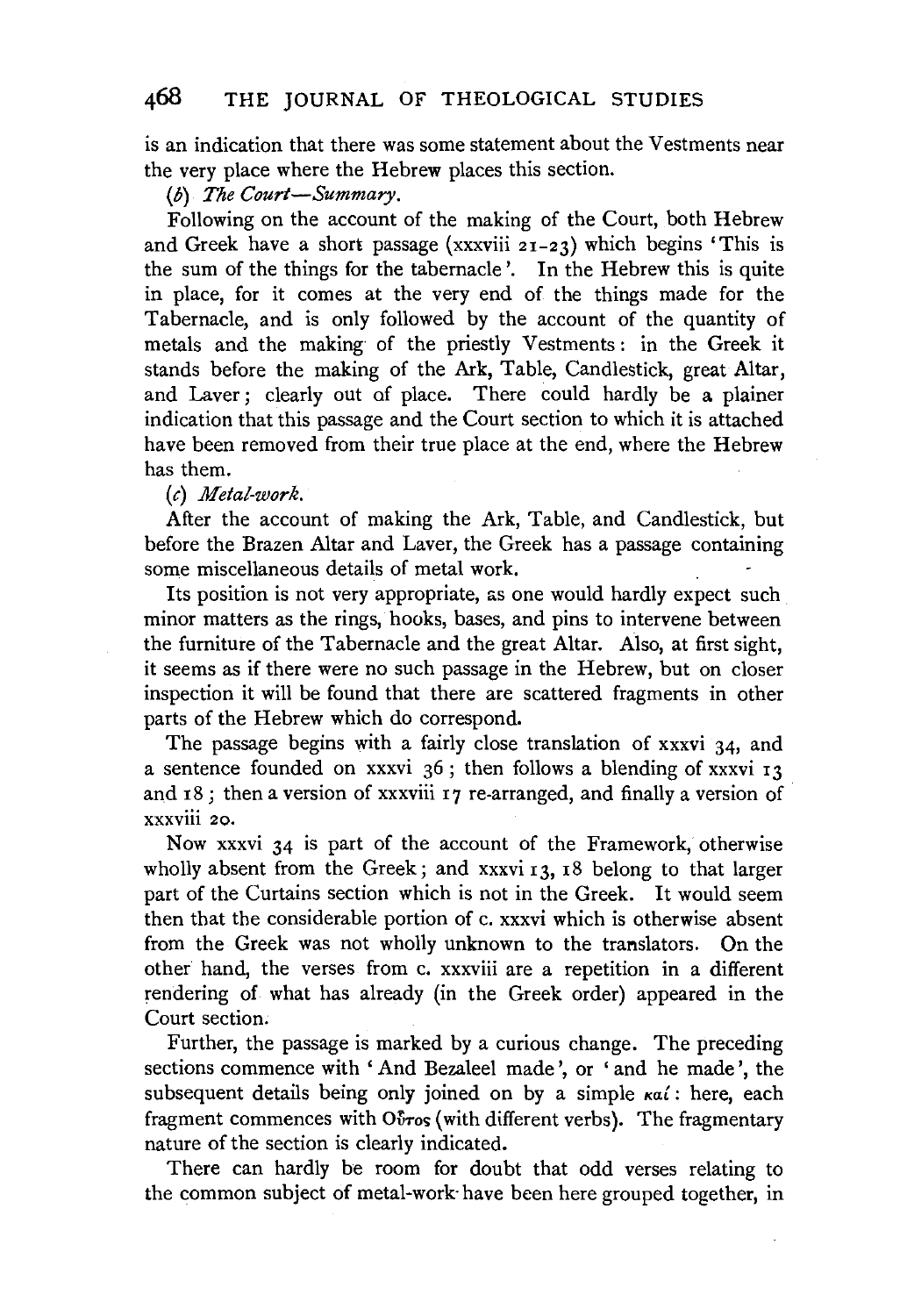which case the passage exhibits plain traces of omission, re-arrangement, and varied translation, which must have been deliberately done.

Thus each of the three sections in cc. xxxvi-xxxix wherein the Greek order differs from the Hebrew affords indications that in the Greek they are misplaced. Their evidence goes to shew that the Hebrew has preserved the true order of which the Greek is a dislocation.

Dr Swete ('Introduction' p. 235) notices that both the Greek and the Massoretic version of these chapters ' follow a system, i. e. that the sequence is due to a deliberate re-arrangement of the groups ', and suggests as a possibility that ' the Alexandrian translator has purposely changed their relative order, giving precedence to the ornaments of the priesthood'. This would account for the Vestments section standing first, but not for the position of sections  $(b)$  and  $(c)$ .

System of a kind, however, is to be found in the Greek arrangement. Supposing that the translator had some reason for placing the priestly Vestments first,<sup>1</sup> he has grouped along with them the Curtains, the Veil and Screen, and the Hangings of the Court. That is to say, all the parts involving the use of textile materials are put together. Then come the parts requiring the use of metals : the Ark, Table, and Candlestick ; the metal overlaying and casting; and the Bronze Altar and Laver. In this connexion it is significant that the Greek omits all mention of' acacia wood' in the construction of the Ark, the Table, and the great Altar, as though these were wholly made of metal. In the same way, it omits the whole section about the Boards and Bars, only preserving in another part, section  $(c)$ , the one verse which speaks of their being overlaid with gold.

This grouping, according to material, may perhaps furnish a clue to the arrangement of the Greek.

If it be asked why this Group of chapters (and indeed Group I also in a lesser degree) should shew an amount of perturbation not found elsewhere in the Pentateuch, the answer is simple.

It is precisely these chapters which contain an unusual amount of repetition, peculiar technical terms, and complicated descriptions, and that in matters which the translators might consider of no great interest to those for whom the translation was being made.

The inference, then, that the translators of cc. xxxv-xl had before them a text differing from the present Hebrew rests only on a portion of the evidence. It is based upon the disorder of one particular set of chapters : it disregards the evidence of all the other variations in both Groups, and the special evidence of the three passages which constitute

<sup>1</sup> Can this have had reference to some Egyptian practice or prejudice?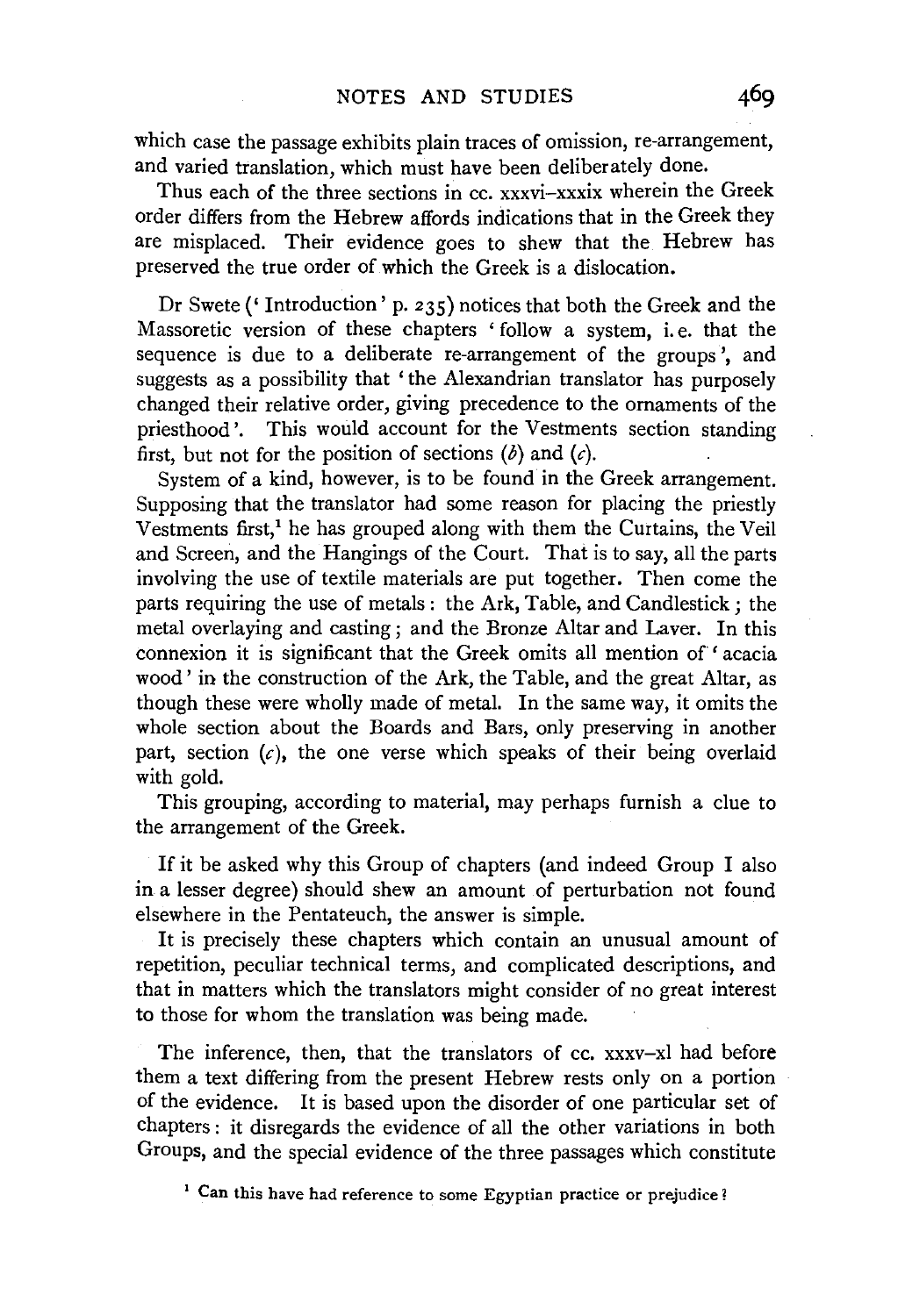#### **470** THE JOURNAL OF THEOLOGICAL STUDIES

the chief difference between the Greek and the Hebrew in the disordered chapters.

The evidence taken as a whole rather points to the conclusion that the variations in both Groups are due to the translators ; and that in cc. xxxvi-xxxix the Hebrew has preserved the true order, from which the Greek has been derived by a process of re-arrangement.

#### (C) LATER ADDITIONS TO THE HEBREW TEXT.

The two inferences already considered (that the translators of Group II were not the translators of Group I ; and that their text differed from the Massoretic) are only of any real importance in so far as they would serve to confirm a third and graver inference, viz. that the Massoretic text contains a large amount of matter which does not belong to the original book but was added subsequently.

It is held that there are strong reasons for considering that cc. xxx, xxxi are a later addition to Group I; and that the whole of Group II is a still later addition (see Driver 'Exodus' pp. 328 and 378).

I. *Cc. xxx, xxxi an* ' *Appendix' to Group* I.

The reasons given for believing that these chapters are a later addition to the Instructions relate to two matters; the Altar of Incense, and the anointing of priests. The latter subject will be considered first.

(a) *The anointing* of *the priests.* 

It is held that originally only the High Priest was anointed because (1) the anointing is confined to Aaron in Exod. xxix 7 (and his successors, *v.* 29) and in Lev. viii 12; (2) in various passages the High Priest is called the *anointed* Priest, which would be no distinction if all the priests were anointed. Therefore it is held that Exod. xxx 30 and other passages which extend the anointing to Aaron's sons must belong to a later period (see Driver 'Exodus' pp. 329 and 337).

Exod. xxix 7 directs that Aaron is to be anointed by the pouring of the anointing oil on his head, and in the verses that follow nothing is said about anointing his sons: Lev. viii 12 records that Aaron was so anointed, and *v.* 13 does not mention any anointing of his sons. In neither passage is there any express exclusion of the sons : it is not said that *only* Aaron was anointed. That the sons were not anointed is at best only an inference from the silence of these passages.

On the other hand, besides the direction of xxx 30, an earlier passage (xxviii 41) includes the sons in the anointing, and xl 15 is very explicit; ' thou shalt bring his sons ... and thou shalt anoint them, as thou didst anoint their father ... and their anointing shall be to them for an everlasting priesthood '. Also the anointing of the sons as well as of Aaron is mentioned in Lev. vii 35, 36, and allusions to it are found in Lev. x 7, Num. iii 3.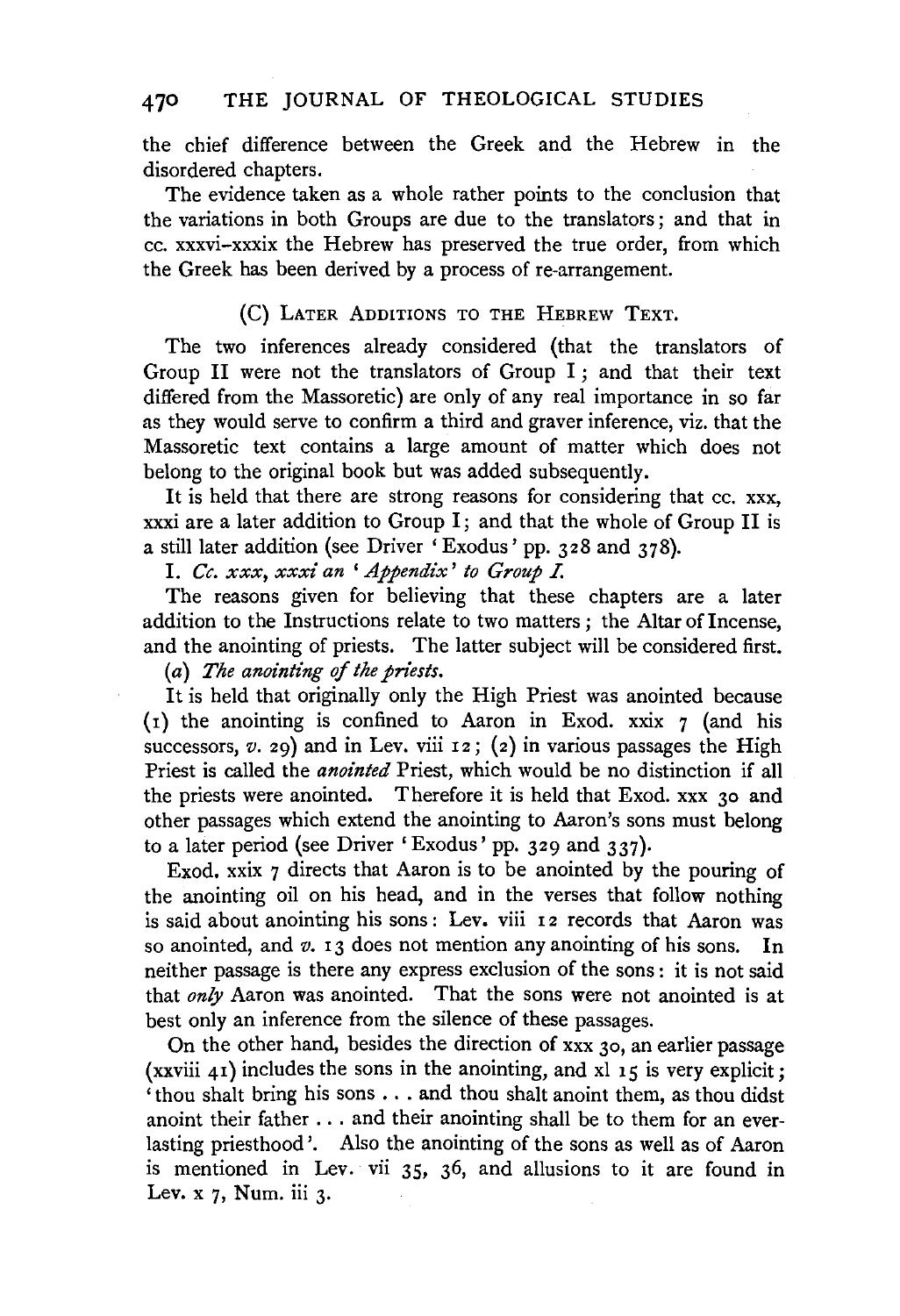It comes to this, then, that because two passages speak of Aaron being anointed without mentioning his sons, the express testimony of six passages to the anointing of the sons is to be discredited as belonging to later interpolations.

This is surely an unusual way of estimating evidence. If two witnesses testify that a famous personage was knighted without saying anything at all about others, while six witnesses testify that others less famous received that honour at the same time, should we be justified in concluding that only one person was knighted, and that the others were only included by an after-invention? One would think that, by the ordinary rules of evidence, the positive statement of the six would far outweigh the merely negative silence of the two.

Is it not possible, and even in accordance with Hebrew tradition, that there was some anointing of the sons (whether the sprinkling with blood and oil specified in Exod. xxix 21, Lev. viii 30, or not) which was not the solemn anointing by pouring the sacred oil on the head (cf. Ps. cxxxiii 2) ? If there was this special anointing of the High Priest, and only a subsidiary anointing of the sons, this would at once account for the latter not being mentioned in Exod. xxix 7, Lev. viii 12 (both referring to the pouring on the head), and also for the High Priest being styled 'the anointed priest' *par excellence.* 

Whereas, on the later addition theory, we should be required to believe in an interpolator who has been careful to include the sons in Exod. xxviii 41, but failed to mention them in xxix 8, ten verses later; and in the same way has included them in Lev. vii 35, 36, and left viii  $13$  (fifteen verses further on) without them. He has also inserted precise directions in Exod. xxx 30, xl 15, and allusions in Lev. x 7, Num. iii 3, but left the mentions of 'the anointed priest' untouched. He must have been very careless.

The one view is simple and supported by the weight of evidence : the other involves some considerable improbability. It can hardly be said that this argument for the late origin of cc. xxx, xxxi is very · convincing.

## (b) *The Altar of Incense.*

The arguments for considering the golden Altar of Incense a later addition, are drawn from (i) the position of the Instruction for making it; (ii) the annual rite of atonement; (iii) the Altar of Burnt Offering called 'the' altar; (iv) the use of censers (see Driver 'Exodus' p. 328).

(i) The position of the Instruction.

The Altar of Incense has long been regarded as almost of supreme importance. next indeed to the Ark of the Covenant, and according to Exod. xxx 6 was to be set in the Holy Place with the Table of Shewbread and the golden Candlestick. Yet the Instruction for making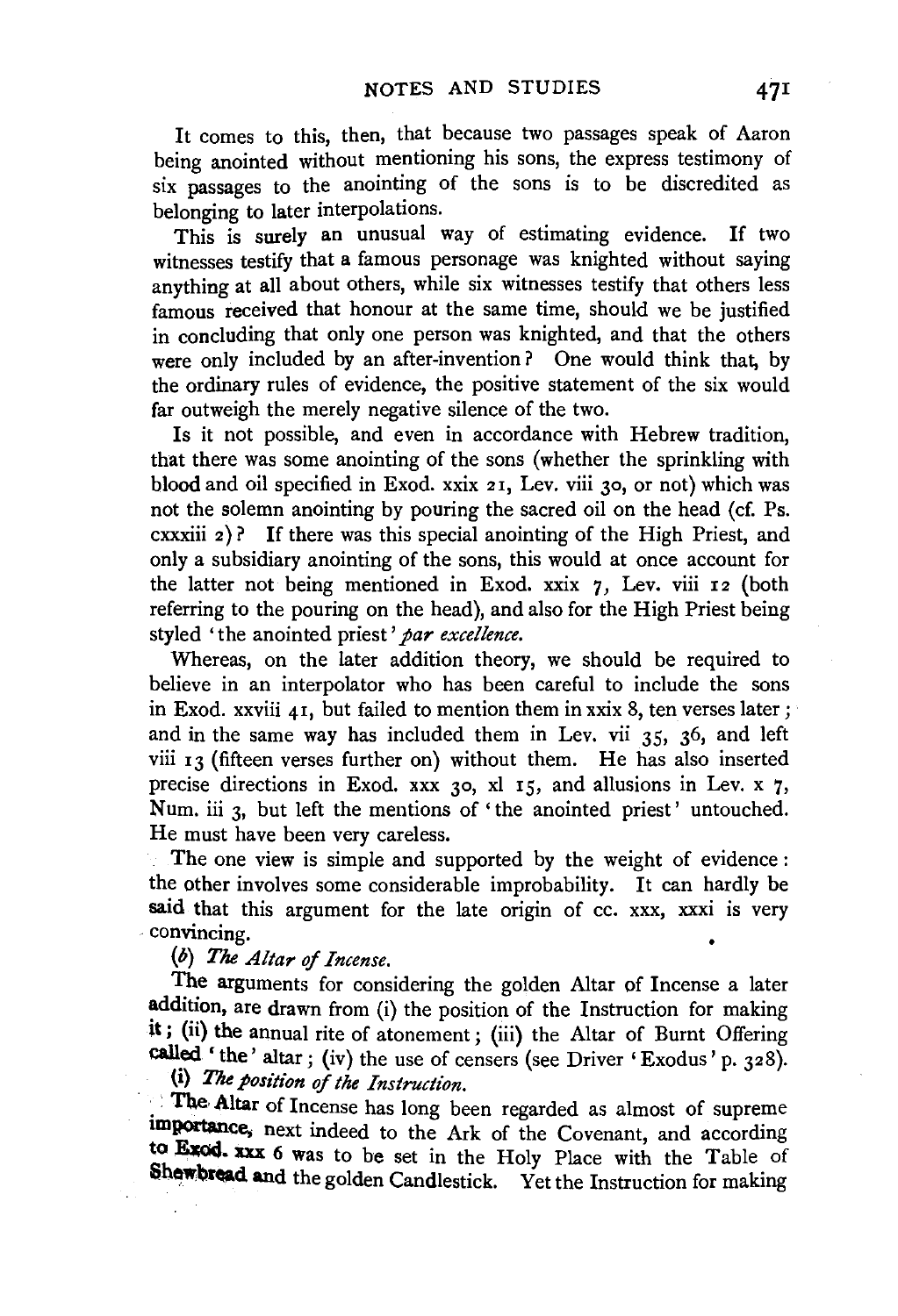. it is not found in c. xxv. with the Instructions for making the Table and Candlestick: it is only first mentioned in  $x \times x$   $-1$ o, 'when the directions respecting the Tabernacle seem to be complete, and brought to a solemn close by the promise in xxix  $43-46$  that Jehovah will take up His abode in the sanctuary so constructed  $\cdot$ : and is not even mentioned in xxvi 34, 35 'where the position of the vessels in the Tabernacle is defined' (Driver ' Exodus' p. 328).

No doubt, if these chapters were (as is alleged) an 'ideal' scheme drawn up by a systematic writer 'as the embodiment of certain spiritual ideas' (Driver 'Exodus' p. 428), it would be very surprising to find this Altar so far removed from the other furniture of the Holy Place. But if these chapters are, as they profess to be, Divine Instructions, then, except so far as they may guide us, we are not qualified to judge what reasons may have determined this particular order, or what was the precise importance of this Altar in the Divine scheme. Now, however important the Altar may have come to be considered in after ages, in these Instructions it appears to be treated rather as an accessory to the golden Candlestick, the burning of incense being directly associated with the preparation and lighting of the lamps  $(xxx, 7, 8)$ .

This view is the more probable because there is a similar instance in this same chapter. The Instruction for making the Bronze Laver is found here, and not along with the Instruction for making the Altar of Burnt Offering in c. xxvii. As regards the Court, there can be no question that the Altar was the main feature, and the Laver subordinate. It is therefore not impossible that, as regards the Holy Place, the Candlestick and Table were the matters of primary importance, and the Altar of Incense only secondary.

Further, between the Incense Altar and the Laver comes the Instruction that every man was to give a half shekel as 'a ransom for his soul'. Why is it placed here? The ransom money was to be applied to 'the service of the tent of meeting' (xxx 16), and in xxxv 24, xxxvi 1 'the service' undoubtedly refers to the construction of the Tabernacle. The obvious conclusion is that the ransom money provided the silver which was needed, and this is distinctly stated in the Account of Metals (xxxviii 24-31) where this provision of silver (placed between the freewill offerings of gold and bronze) is recorded to have been used for the casting of sockets, hooks, and the like. The silver, then, was for the construction and ornamentation of subordinate parts.

If, then, the Altar of Incense was of secondary importance, the whole of c. xxx is occupied with accessories ; and the placing of the Ransom money between the Golden Altar and the Bronze Laver (preserving the order 'gold, silver, bronze' of xxv 3, xxxv 5) indicates that the chapter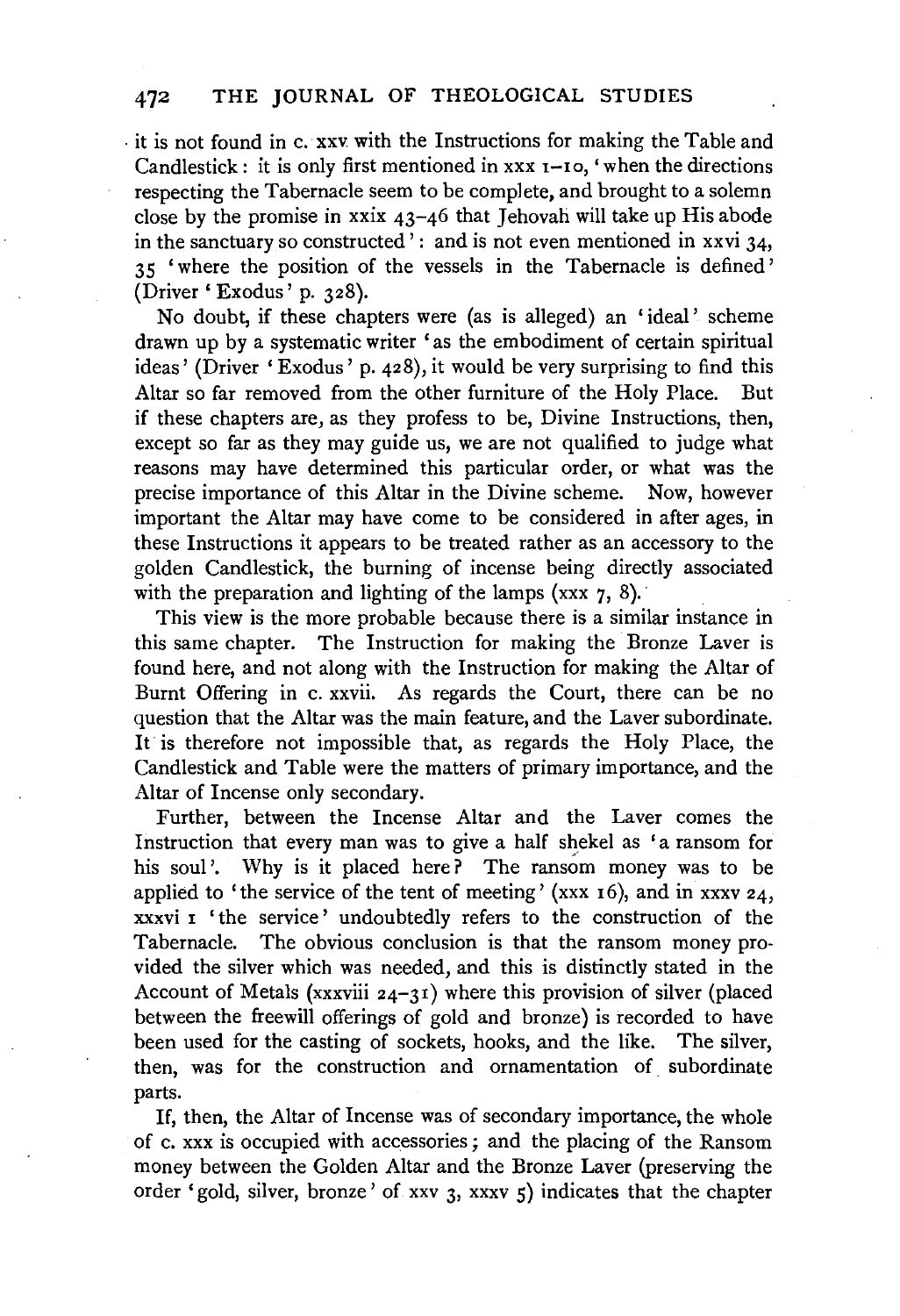is a deliberate and orderly arrangement, and not a miscellaneous collection of after-thoughts.

But does not all this follow after the 'solemn close' of xxix 43-46 ? and does not that shew that these were no part of the original Instructions?

Most of the Instructions in cc. xxv-xxxi end with a passage defining the position or use of the articles which were to be made. C. xxviii gives the instructions for making the priestly vestments : c. xxix continues with the ceremonies to be observed at the investiture of the priests, and the sacrifices to be then offered, leading on naturally to the daily sacrifices  $(vv. 38-42)$ . The chapter, then, is something of a digression from the making of the vestments to the consecration and duties of the priests who were to wear them; and it is this digression, not 'the directions respecting the Tabernacle', which is brought to a close by the promise of *vv.* 43-46.

xxvi 34, 35 defines the position of the Mercy-seat, Candlestick, and Table, for the making of which directions had already been given : it. could hardly include the position of that which had not yet been ordered to be made.

(ii) *The annual rite of atonement.* 

In xxx 10 an 'annual rite of atonement' is prescribed to be performed upon the Altar of Incense : there is no notice of this in Lev. xvi, 'where the ceremonial of the day of atonement is described in detail' ; and in that chapter 'only one altar, the altar of Burnt-offering' is mentioned (Driver 'Exodus' p. 328).

Lev. xvi 12-16<sup>a</sup> describes in full detail what Aaron was to do 'within the veil', i.e. in the Holy of Holies :  $v$ .  $16<sup>b</sup>$  adds 'and so shall he do for the tent of meeting', i. e. the Holy Place, but here no details are given. We have no right to assume that this did not include the rite prescribed in Exod. xxx 1 o.

'The altar' in *vv.* 18-20 is outside the Tent ('and he shall go out unto the altar', *v.* 18), and there, of course, there was but the one altar.  $Vv.$  20 and 33 distinctly mark three stages in the ceremonies: (1) the holy place;  $(2)$  the tent of meeting;  $(3)$  the altar.

(iii) ' *The' Altar.* 

In a number of passages (e. g. Exod. xxvii-xxix; Lev. i-iii, v-vi, viii, ix, xvi) 'the altar of Burnt-offering is referred to as *"the* altar", implying apparently that there was no other' (Driver 'Exodus' p. 328).

Exod. xxvii-xxix comes before the Instruction to make the Altar of Incense, so there was only one altar to refer to: in Lev. i-iii, v-ix the connexion with sacrifice is so close that only the sacrificial altar could be meant : in Lev. xvi the altar is outside : but in Lev: iv 'the altar of sweet incense' is distinguished from 'the altar of burnt offering' (vv. 7,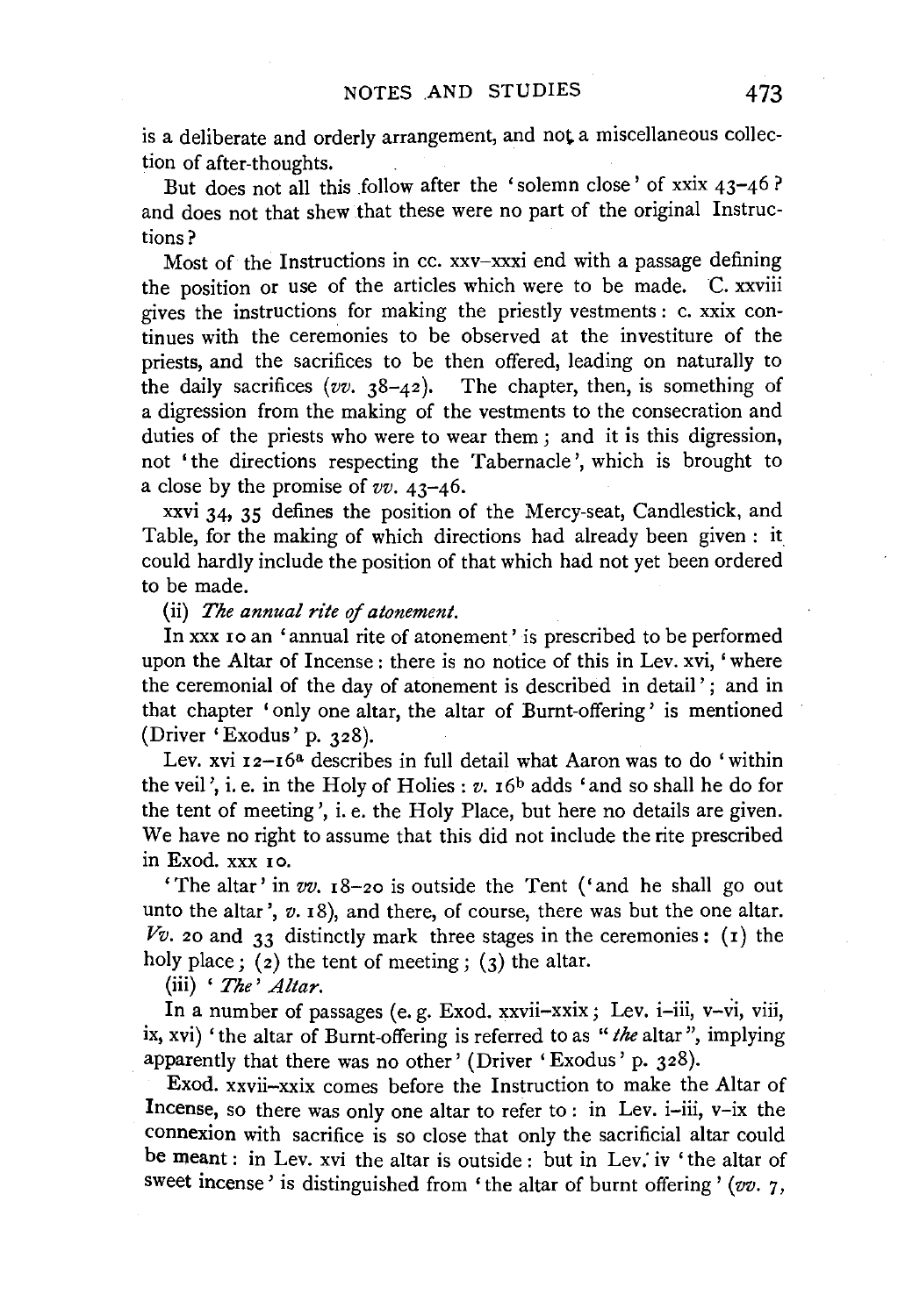10, 18, 25, 30, 34). Wbere there is no possibility of mistake, the Bronze Altar is simply styled 'the altar': elsewhere it is distinguished.

More than that, there were reasons for styling the sacrificial Altar preeminently 'the altar': (1) the Hebrew word for 'altar' is derived from the root meaning to kill or slaughter, and therefore intimately connected with animal sacrifice ;  $(z)$  there is reason for thinking the Incense Altar subordinate, while the Altar of Sacrifice was of primary importance; (3) the Incense Altar was secluded from view and small (cubits  $1 \times 1 \times 2$ ); the Bronze Altar was conspicuous in the open court and of great size (cubits  $5 \times 5 \times 3$ , more than thirty-five times as large).

The use of the term 'the altar', therefore, no more implies that ' there was no other' than the mention of 'the chair ' at a public meeting implies the absence of all other chairs. In a description of St Peter's at Rome, 'the altar' would be readily understood to mean the High Altar without any suggestion that there are no others.

(iv) *The use* of' *censers'.* 

Lev. x 1, xvi 12, Num. xvi 6, 7 mention 'incense being offered on pans or censers' (Driver 'Exodus' p. 328): hence it is inferred that incense was originally offered in this way, and the incense *altar* was a later developement.

Lev. x has to do with the irregular offering of Nadab and Abihu : Lev. xvi directs the High Priest to take the censer into the Holy of Holies, where there was no altar: Num. xvi deals with the test of the claim of Korah and his company which took place 'at the door of the tent of meeting'  $(v. 18)$ .

All of these are clearly exceptional, and therefore no possible proof that there was not an Altar in the Holy Place for the ordinary daily burning of incense.

None of the four reasons for considering the Altar of Incense a later innovation is really convincing when closely examined, and the most plausible (No. i, the position of the Instruction) may fairly be taken to tell the other way.

We are asked to believe that originally there was no mention of any Altar of Incense, and that the Instruction to make one (Exod. xxx 1-10) was added by some one at a later time. Does it not stand to reason that such an one, if he had any sense, would be careful to put his insertion in the most appropriate place ? Why should he put it 'after the directions respecting the Tabernacle seem to be complete and brought to a solemn close'? It would have been just as easy for him to insert it in c. xxv with the directions for the Table and the Candlestick.

It is possible (as shewn above) to see a reason for this Altar occupying a subordinate position in the original Instructions : it is not possible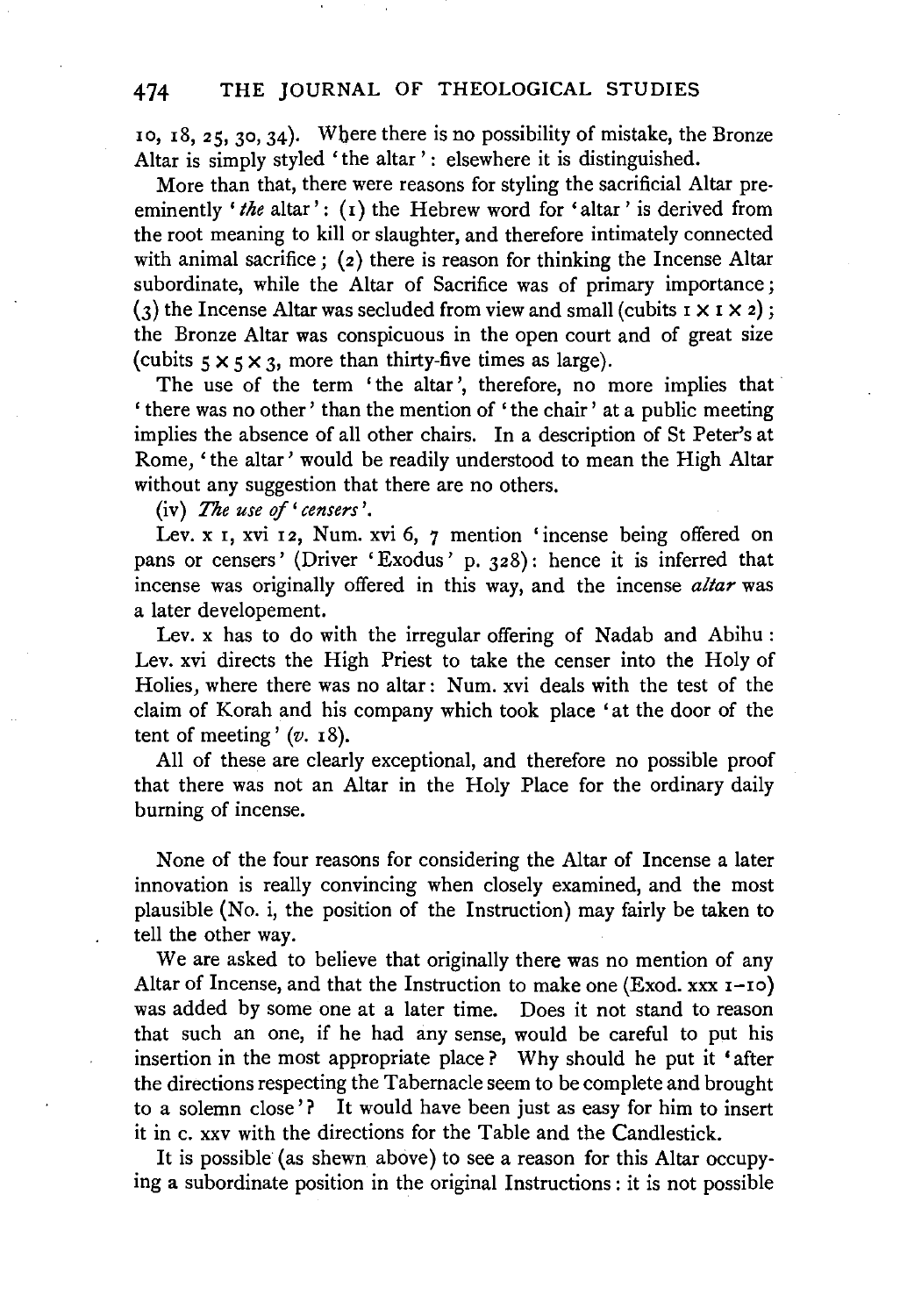to imagine any reason for an interpolator inserting this direction anywhere but in the obviously natural place.

Then, again, there are the other contents of the two chapters, xxx, xxxi, to be taken into consideration.

The Instructions about the Altar of Incense and the anointing of priests only occupy II verses (xxx 1-10, 30) out of 56. What of the other 45? Were these also part of the later addition?

Dr Driver seems to think so for he marks both chapters  $P_{2}$ , and summarily dismisses four-fifths of the contents with the remark (p. 329), ' The other subjects treated in chs. xxx-xxxi are such as would naturally find place in an Appendix'.

What are these other subjects ? ( $i$ ) 'The ransom of souls at a census'; (2) the construction of the Laver; (3) the composition and use of the Anointing Oil; (4) the composition of the Incense;  $(5)$  the nomination of Bezaleel and Oholiab; (6) the summary of things to be made;  $(7)$ injunction to keep the Sabbath.

Was there really nothing of all this in the original Instructions? Was the Laver also an afterthought? The Anointing Oil is referred to in xxix  $7, 21$ : was there no direction about this originally? Incense was ' offered on pans or censers'; was there no hint as to its composition ? Did the original account make no mention of the principal workers, and contain no summary of the things to be made?

It is difficult to believe that all these ' other subjects ' were absent from the original : it is equally difficult to guess why, if they were absent, an interpolator should have thought it necessary to insert some of them. He might be tempted to bring in an altar for burning the incense, and a laver for the priests' washing mentioned in  $x$ xix  $\boldsymbol{4}$ ; but why should he invent an imaginary census tax? or imaginary workers? or add a seemingly irrelevant injunction to keep the Sabbath? Yet if there was in the original document an 'Appendix' containing some of these things, the insertion of the Altar of Incense among these instead of in the earlier instructions becomes more unaccountable than ever.

The Septuagint furnishes some further evidence.

It is remarkable that in Group II (the carrying out of the Instructions) the passage which narrates the making of the Altar of Incense, xxxvii 25-28, and the mentions of it in xxxv 15, xxxix 8 are not found in the Greek. So also the notices of the Laver in xxxv  $16$ , xxxix 39, xl 7,  $11$ , 30 are not represented.

At first sight this looks like a confirmation of the view that both Altar and Laver were later additions which had not yet found their way into the text used by the translators of xxxv-xl.

But then, while the Altar is not mentioned anywhere in cc. xxxv-xxxix,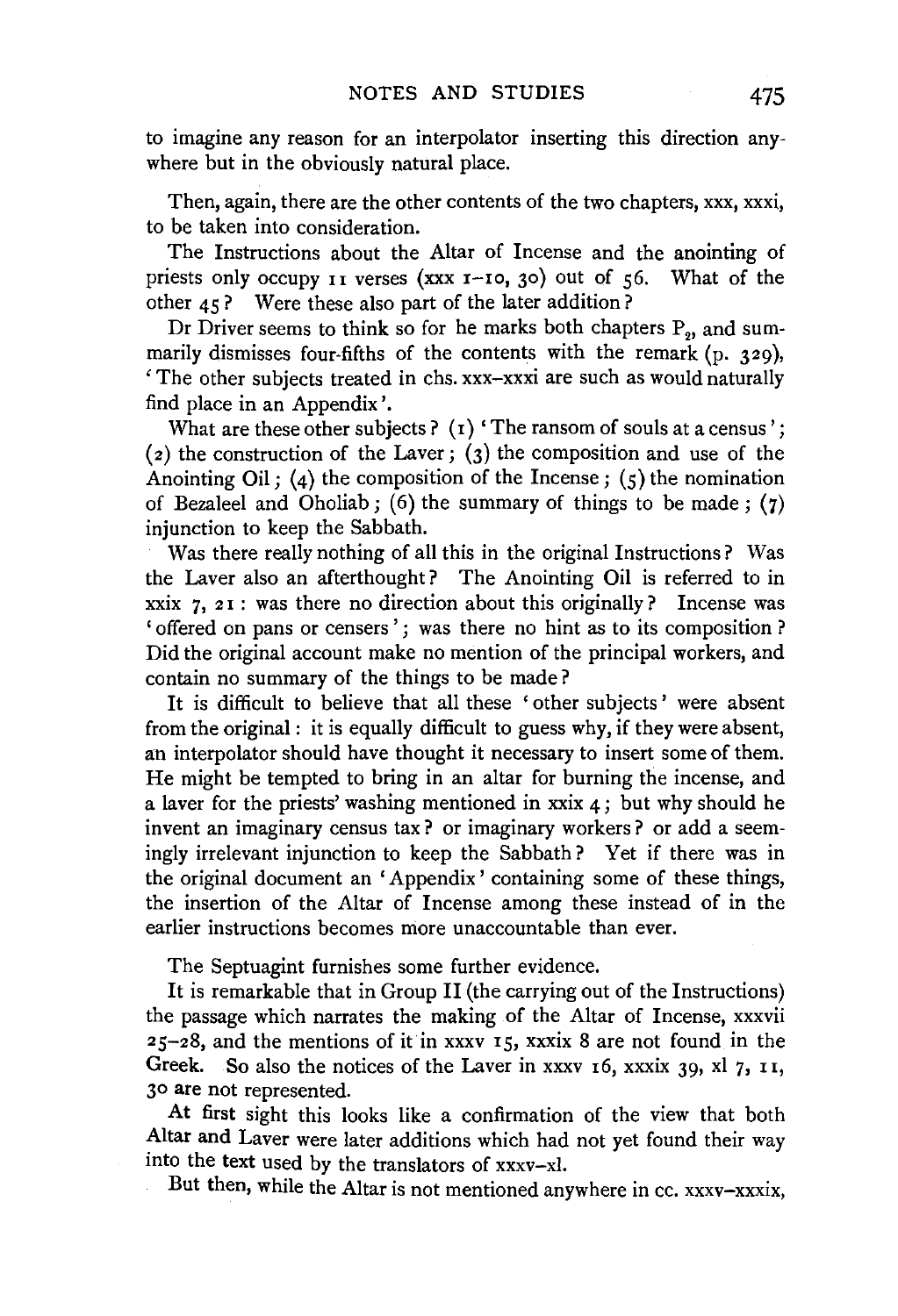in c. xl there are two passages ( $vv$ . 5, 6, and  $26-28$ ) which recognize both this Altar and the distinctive title of the Altar of sacrifice. Was this one chapter translated at a different time from the preceding five, and after the additions of cc. xxx, xxxi had been introduced into the Hebrew?

Again, while the Greek of c. xl has no mention of the Laver, xxxviii 8, which narrates the making of the Laver, is not only found in the corresponding Greek, but is there actually emphasized by the addition (borrowed from  $x1$  31) about the washing. Are we to suppose that the translators of c. xxxvii had not the passage about the Altar but had the passage about the Laver in c. xxxviii, while the translators of c. xl knew about the Altar, but not about the Laver? If not, then the absence of the Altar from some parts, and of the Laver from others, can only be instances of omission on the part of the translators.

Then, too, all the other subjects in xxx, xxxi-the Census money, Anointing Oil, Incense, chosen workers, summary of things to be made, injunction to keep the Sabbath-are all fully recognized in the Greek of xxxv-xl. If, then, cc. xxx, xxxi are (as marked by Dr Driver) an integral whole, the translators of Group II must have had the whole of these chapters (including the Incense Altar and the Laver) before them, in which case the absence of the Altar section from the Greek is a marked instance of omission. '

Yet, as the Altar of Incense is recognized in c. xl, the translators of Group II could hardly have had any reason for *deliberately* omitting the section about its being made. Now, just where this section occurs in the Hebrew, the Greek has the section about Metal-work (see the Comparative Table, p. 466) made up of miscellaneous fragments : and this section is almost exactly the length of the Greek of  $xxx$  r-5, which corresponds to the Hebrew of xxxvii 25-28, which does not appear in the Greek. Can it be that for some reason, such as the mutilation of a page, the text used by the translators was here defective, and that they therefore filled up the gap by stringing together the fragments about the metal-work from other parts?

At any rate, the LXX version of cc. xxxv-xl does not confirm the theory that cc. xxx, xxxi form a later ' Appendix ' to the original Instructions. That theory is only founded on a small part of the chapters in question; the reasons drawn from that small part are far from strong; and the theory involves some serious improbabilities as to the action of the supposed interpolator.

#### II. *Group II later than cc. xxx, xxxi.*

The theory that cc. xxxv-xl are later than xxx, xxxi depends on the difference in order between the two Groups of chapters, the 'most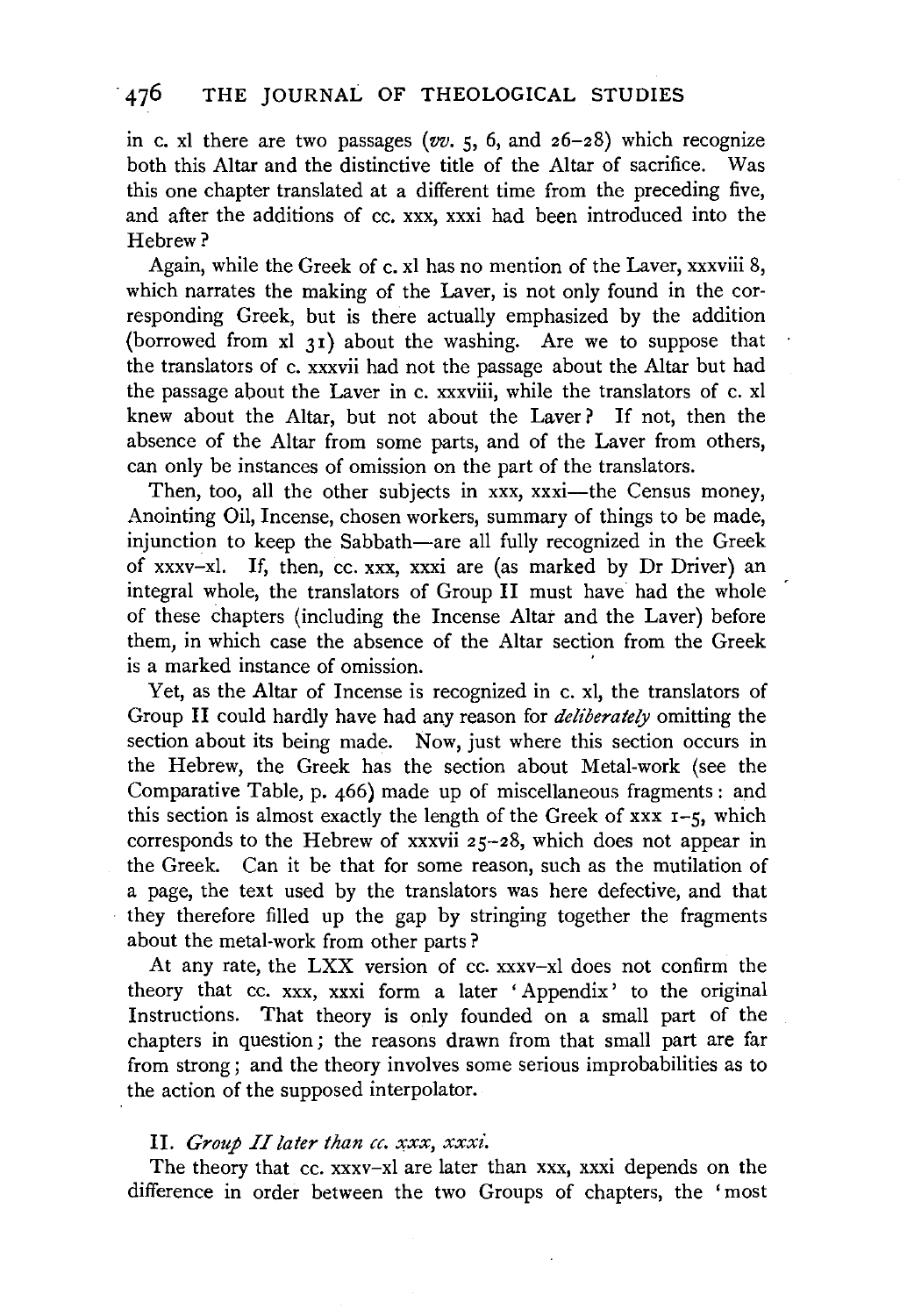noticeable variation ' being the difference in the position of the Altar of Incense and the Bronze Laver, which in Group I are relegated to the ' Appendix ', and in Group II are ' introduced 'in accordance with the place' which 'they would naturally hold' (Driver 'Exodus' p. 378).

Of course on any theory cc. xxxv-xl were written after cc. xxv-xxxi, and this rearrangement might have been made even if both Groups were due to the same author.

The two Groups, however, differ in other respects besides the order. Group II is by no means the replica, with trifling changes, of Group I which it is sometimes represented to be, though both Dr Driver ('Exodus' p. 376) and Dr M0Neile ('Exodus' p. 223) characterize it as practically a *verbatim* repetition.

But cc. xxxv-xxxix are the record of the work of construction, and therefore verses not enjoining constructive work (e.g. xxv 8, 9; 15, 16; 22;  $37^b$ ; 40; xxvi 9<sup>b</sup>; 12, 13; 30; &c.) are not included in them. So too directions as to the position or use of the furniture or hangings (e.g. xxv 21; xxvi  $33-35$ ; xxx 19-21) are transferred to xl 17-33, the setting up of the Tabernacle; and the whole of c. xxix (the Investiture of the Priests) is found in Leviticus, not in this Group.

The omissions in these chapters are not casual but deliberate, to suit the purpose of the account.

In like manner, in Group II there are considerable passages (xxxv 20-29, the offerings that were made; xxxvi  $2-7$ , the delivery of the materials to the workmen; xxxix  $33-43$ , the delivery of the finished work to Moses) narrating what was actually done, which therefore could by no possibility be included in the Instructions.

Lesser instances also are not without significance.

The Instruction about the Oil for the Light (xxvii 20, 21), and that about the Urim and Thummim (xxviii 30), do not appear in Group II. These do not seem to have required any making, and therefore are not included in the work done.

In the account of making the Ephod, xxxix 3 has the addition, 'they did beat the gold into thin plates, and cut it into wires' : xxxix 28, 29 has some added details about the priestly robes (the breeches 'of fine twined linen ', and the girdle 'of fine twined linen, and blue, and purple, and scarlet'). These are explanations of how the Instructions were actually carried out.

Neither omissions nor additions are accidental or unmeaning: they shew purpose, and are required by the essential character of the two Groups.

What then of the difference in order ? Does that shew any traces of plan or purpose ?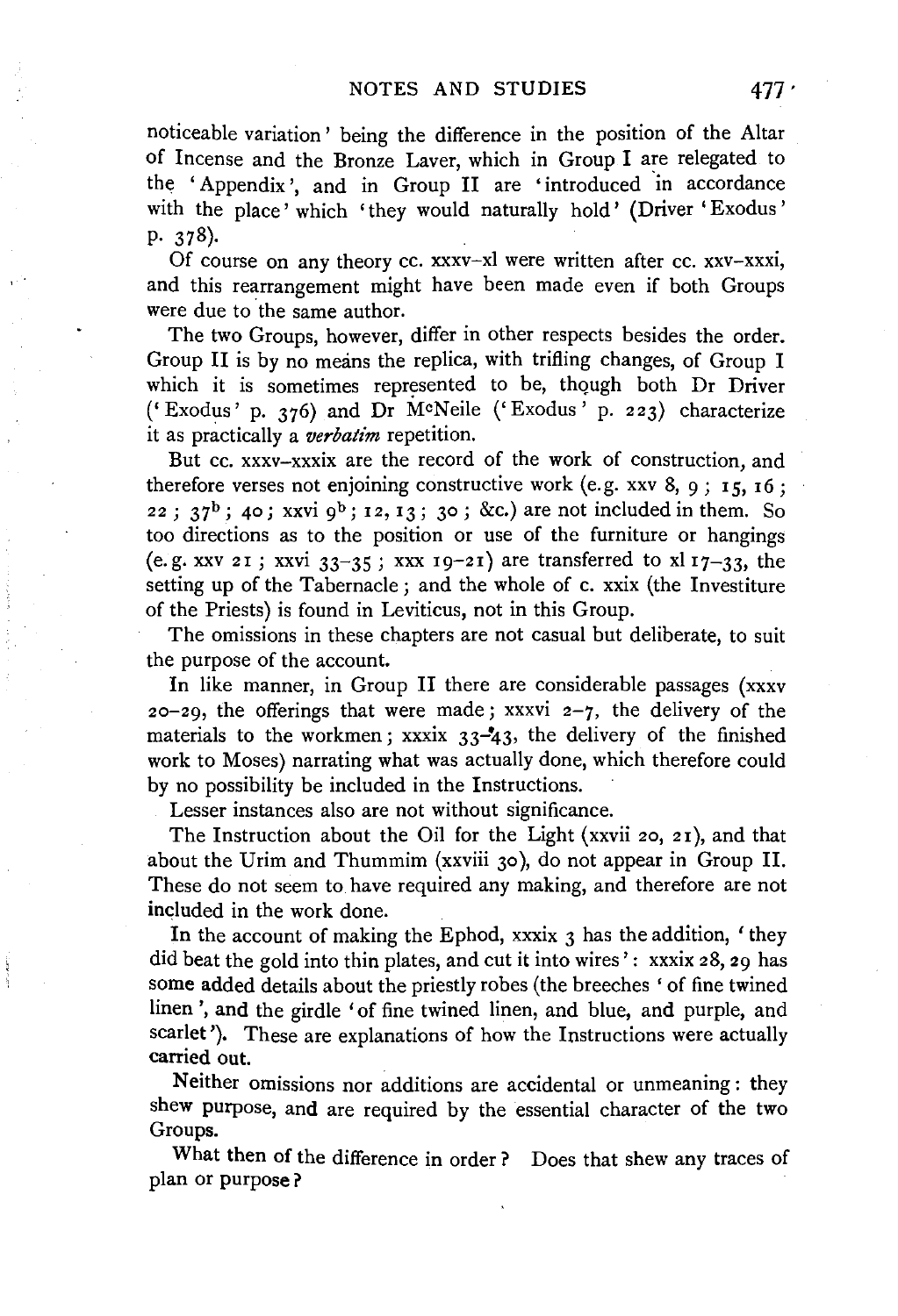The differences (by no means confined to the position of the Incense Altar and Laver) will again be best seen in a Comparative Table.

| Group I.                                                                                                        | Group II.                                                                                                                                                                      |
|-----------------------------------------------------------------------------------------------------------------|--------------------------------------------------------------------------------------------------------------------------------------------------------------------------------|
| see below, $(g)$ .<br>XXV.<br>Materials to be offered.<br>see below, $(f)$ .<br>see below, (e).                 | xxxv. Observance of Sabbath.<br>Materials to be offered.<br>Summary of things to be<br>made.<br>The offerings and offerers.<br>The workers.<br>xxxvi. Delivery of<br>materials |
|                                                                                                                 | to<br>workers.<br>Superabundance of offerings.                                                                                                                                 |
| Furniture: Ark.<br>Mercy-seat.<br>Table.<br>Candlestick.                                                        | xxxvii. Furniture: Ark.<br>Mercy-seat.<br>Table.<br>Candlestick.                                                                                                               |
| xxvi. Structure: Curtains.<br>Framework.<br>Veil.<br>Screen.                                                    | Structure: Curtains.<br>Framework.<br>Veil.<br>Screen.                                                                                                                         |
| see below, (a).<br>see below, $(d)$ .                                                                           | Altar of Incense.<br>Anointing Oil and Incense.                                                                                                                                |
| xxvii. Court: Bronze Altar.<br>see below, $(c)$ .<br>Hangings, &c.                                              | xxxviii. Court: Bronze Altar.<br>Laver.<br>Hangings, &c.                                                                                                                       |
| see below, $(b)$ .<br>Oil for Light.                                                                            | Summary.<br>Account of Metals : gold.<br>silver.<br>bronze.                                                                                                                    |
| xxviii. Vestments: Ephod.<br>Breastplate.<br>Urim and Thummim.<br>Robe of Ephod.<br>Gold Plate.<br>Other robes. | xxxix. Vestments: Ephod.<br>Breastplate.<br>Robe of Ephod.<br>Gold Plate.<br>Other robes.                                                                                      |
| xxix. Investiture.                                                                                              |                                                                                                                                                                                |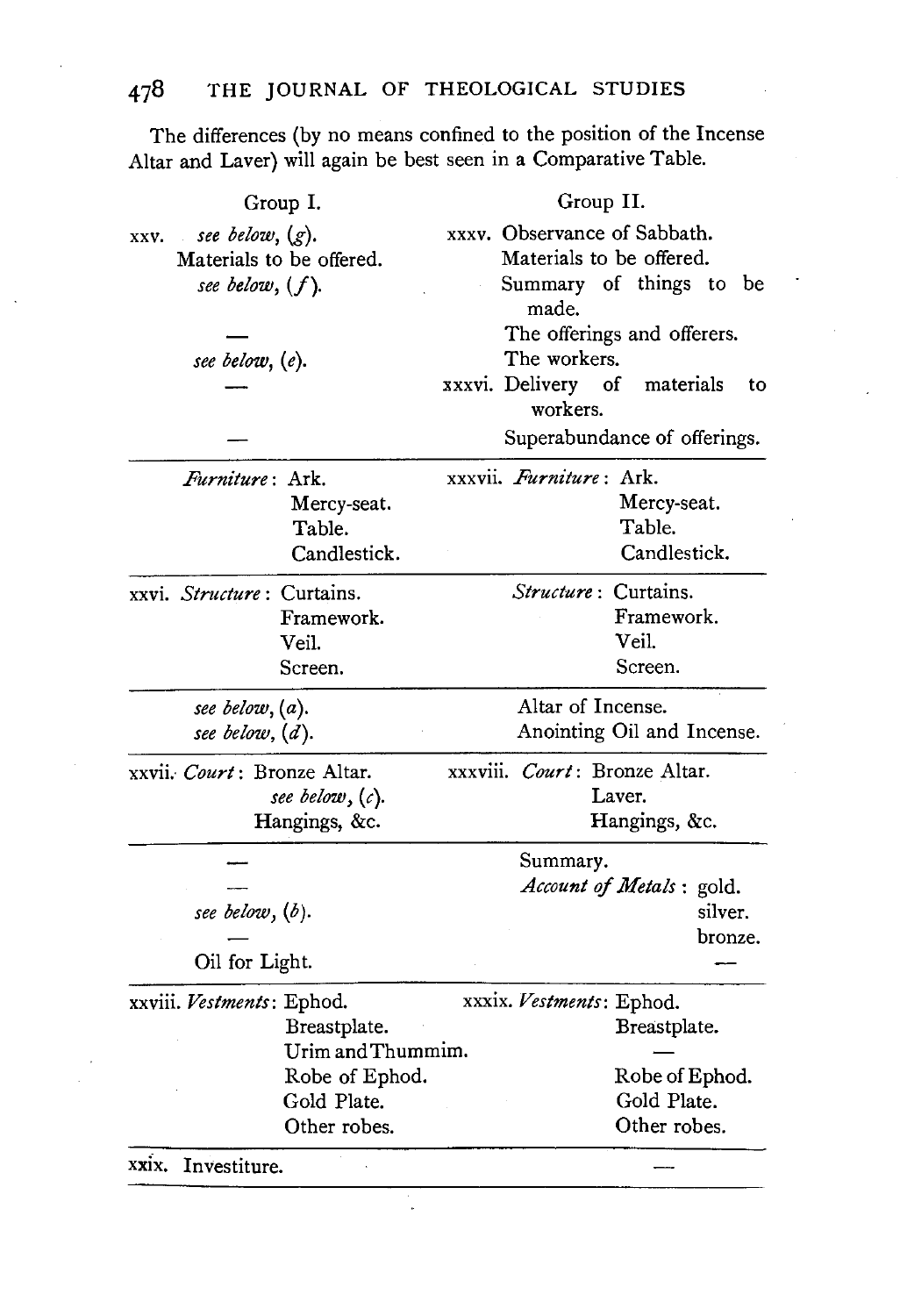Group I. Group II. xxx. (a) Altar of Incense. (b) Census money.  $(c)$  Laver. (d) Anointing Oil and Incense. xxx1. (e) Workers.  $(f)$  Summary of things to be made.  $(r)$  Observance of Sabbath. *see above.*  Delivery of articles completed.

Here it will be noticed that, at the commencement of the work, the Furniture and Structure sections have changed places in Group II. Why?

The Instructions begin at once with the Ark (the most sacred of all), the Table, and the Candlestick, the Structure that was to enshrine them coming after : in the work, the external Structure is first put in hand, and the more elaborate Furniture after. This is just what might be expected ; the one arrangement is in order of importance, the other according to the order in which the work would naturally be undertaken.

So in the Vestments section, the Instructions place the Gold Plate before the other robes because of its importance: in the work, the other robes follow the Robe of the Ephod, and the Gold Plate, differing in material and workmanship, follows.

Once more the different character of the two Groups is traceable.

Next, it is to be observed that not only the Altar of Incense and the Laver but *all* the contents of cc. xxx, xxxi are altogether differently placed in Group II. The most remarkable variation of all is that the Instructions of c. xxxi which end Group I are found at the beginning of Group II, and in reverse order  $:$ —

End of Group I<br>Beginning of Group II End of Group I Workers: things to be made: Sabbath.<br>Beginning of Group II Sabbath: things to be made: Workers.

Why is the injunction to keep the Sabbath inserted at all?

Surely to preclude the possibility of the people supposing that the sanctity and urgency of the work might supersede the law of the Sabbath rest. Not even for so spared a work might that he broken Not even for so sacred a work might that be broken.

Consider then the order of the Instructions.

A list of the materials needed naturally stands first. Next comes the detailed description of the Sanctuary to be erected, beginning with its most sacred part, the Ark of the Covenant and its Mercy-seat. Then follow the Table and Candlestick of the Holy Place, and then the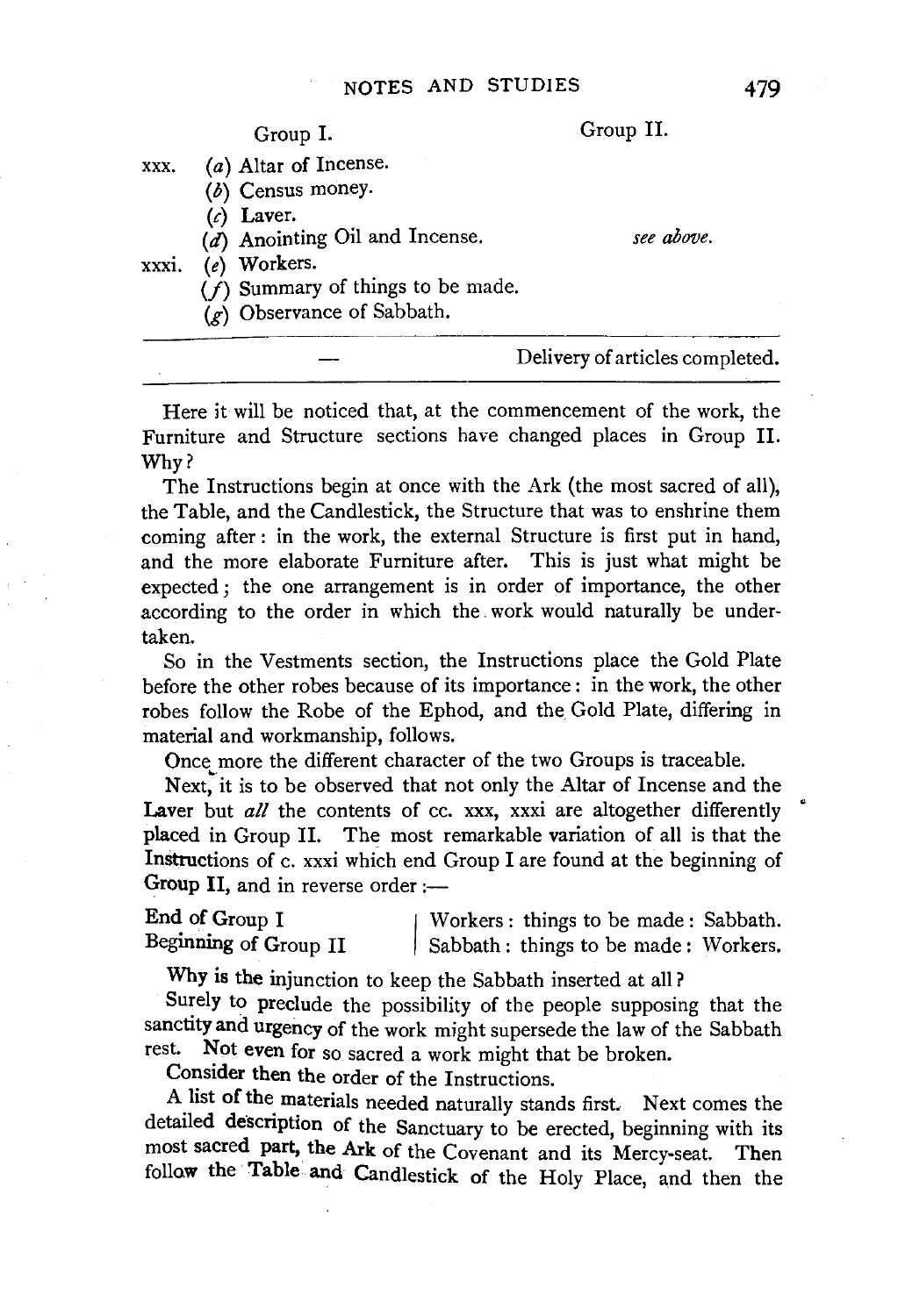Curtains, Framework, Veil and Screen which were to enshrine all these in an awe-inspiring seclusion. After these, the great Altar of the open Court, and the Hangings, pillars, and Screen of the enclosure to guard it. Then the holy Robes in which the priests might enter to minister, and the ceremonies by which they were set apart for their sacred office. After these again come the accessories : the secondary Altar of the Holy Place; the provision of silver; the Laver for purifying ablutions before ministering; the Consecrating Oil, and the Incense.

When the directions for the work to be performed are complete, then the designation of the chief workers, and a short summary of the work they were to do, follow most suitably. Is it not obvious that the command to observe the sacred days of rest makes a most fitting, almost inevitable, conclusion to all that has gone before?

When the whole group of chapters  $(xxy-xxxi)$  is regarded as containing the Divine Instructions, an admirable order and unity can be seen to run through them. Could that have been produced by two sets of writers, working independently, and separated by a considerable interval of time?

In the narration of how these Instructions were obeyed, however, clearly some notice is needed of how Moses, who alone had received them, conveyed them to the people. Accordingly c. xxxv begins with Moses assembling the people, and telling them 'what the LORD hath commanded ', and now the solemn warning against infringing the Sabbath, which so appropriately closed the Instructions, becomes an equally suitable preface to the address to the assembled people. Before they are told of the work, they are cautioned as to its limitation, and to this caution is made the significant addition, ' Ye shall kindle *[lit.* make flame, or burn] no fire throughout your habitations upon the sabbath day'. Not only are they themselves to rest, but the special injunction against the use of fire is added lest they should think it necessary to keep alive the fires for casting and fashioning metals. *All* work is to cease.

This prefatory warning given, the people are next informed what materials are wanted, and the short summary of things to be made is added so that the people may understand to what purposes these materials are to be applied.

Quite simply and inartificially the matters which form the suitable close to the Instructions come as an equally fitting prelude to the performance of the work, and precisely in that reverse order in which they are actually found.

In response to Moses' address the offerings pour in : men and women bring their golden ornaments, the men bringing also the ready-made materials they possessed, as well as silver, bronze, and acacia wood, the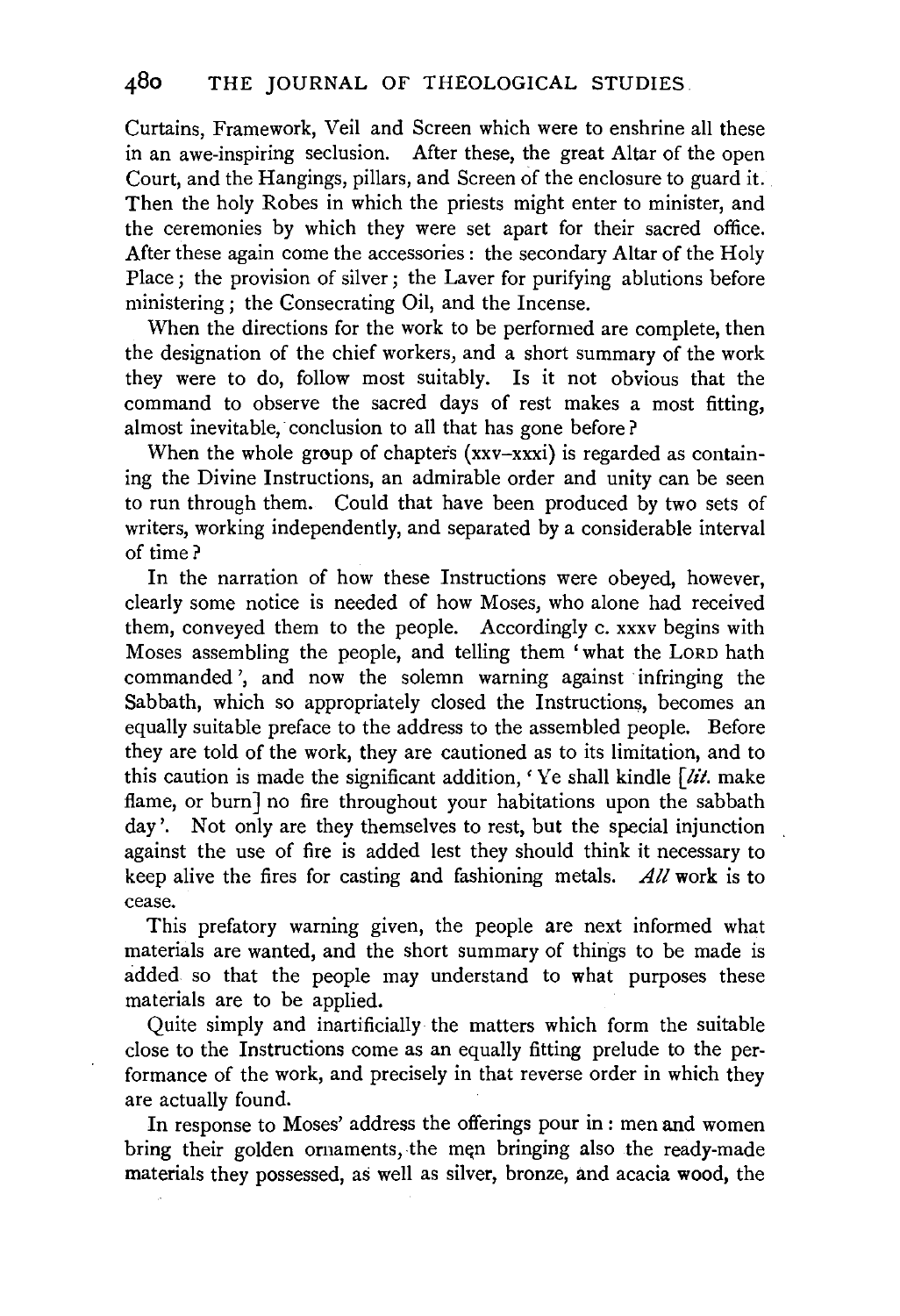women contributing to the supply of materials by their spinning, and their rulers providing the precious stones, the spice, and the oil. Then the workers are convened, the materials delivered to them, and the work of construction commences.

In this account of the performance of the work, those things which, as being of lesser importance, only appear towards the close of the Instructions, are naturally associated with the parts to which they belong. So we find them : the Incense Altar with (but after) the Furniture of the Holy Place ; the Anointing Oil and Incense (coupled because of similar composition) immediately after the Altar on which the Incense was to be offered ; the Laver after the Altar of Sacrifice ; and the Ransom silver in its appropriate place between the gold and the bronze of the freewill offerings.

Again, a perfect order and unity runs through the arrangement of Group II, and, though the order differs so much from that of Group I, it is the order which exactly harmonizes with the professed character of these chapters, viz. the narration of how the Instructions were obeyed. Is it credible that this harmony, so real and yet so far from obvious, could have been produced by yet a third set of writers, merely rearranging somewhat slavishly the Instructions of Group I 'in order to dwell on their detailed fulfilment' (McNeile 'Exodus' p. 223)?

The inference that the different order of Group II shews that these chapters belong to a later period than Group I really rests on a small part of the evidence : it disregards the significance of the way in which the contents of cc. xxx, xxxi are re-arranged, and it disregards the fact that the omissions and additions in Group II shew a deliberate purpose agreeing with the different character of the two Groups.

The view that Group II gives a straightforward account of how the Instructions were carried out is consistent with the evidence as a whole, explains all the variations (omissions, additions, differences of order), and is coherent and intelligible throughout.

The three inferences to be examined were

(A) that the translators of xxxv-xl were not the translators of xxvxxxi;

{B) that the text used by the translators of xxxv-xl differed from the present Massoretic text ;

(C}. that cc. xxx, xxxi were a later addition to xxv-xxix,

and cc. xxxv-xl a still later addition.

. It has been the aim of these papers to shew that each of these inferences has been drawn from an imperfect survey of the evidence, VOL. XVI.